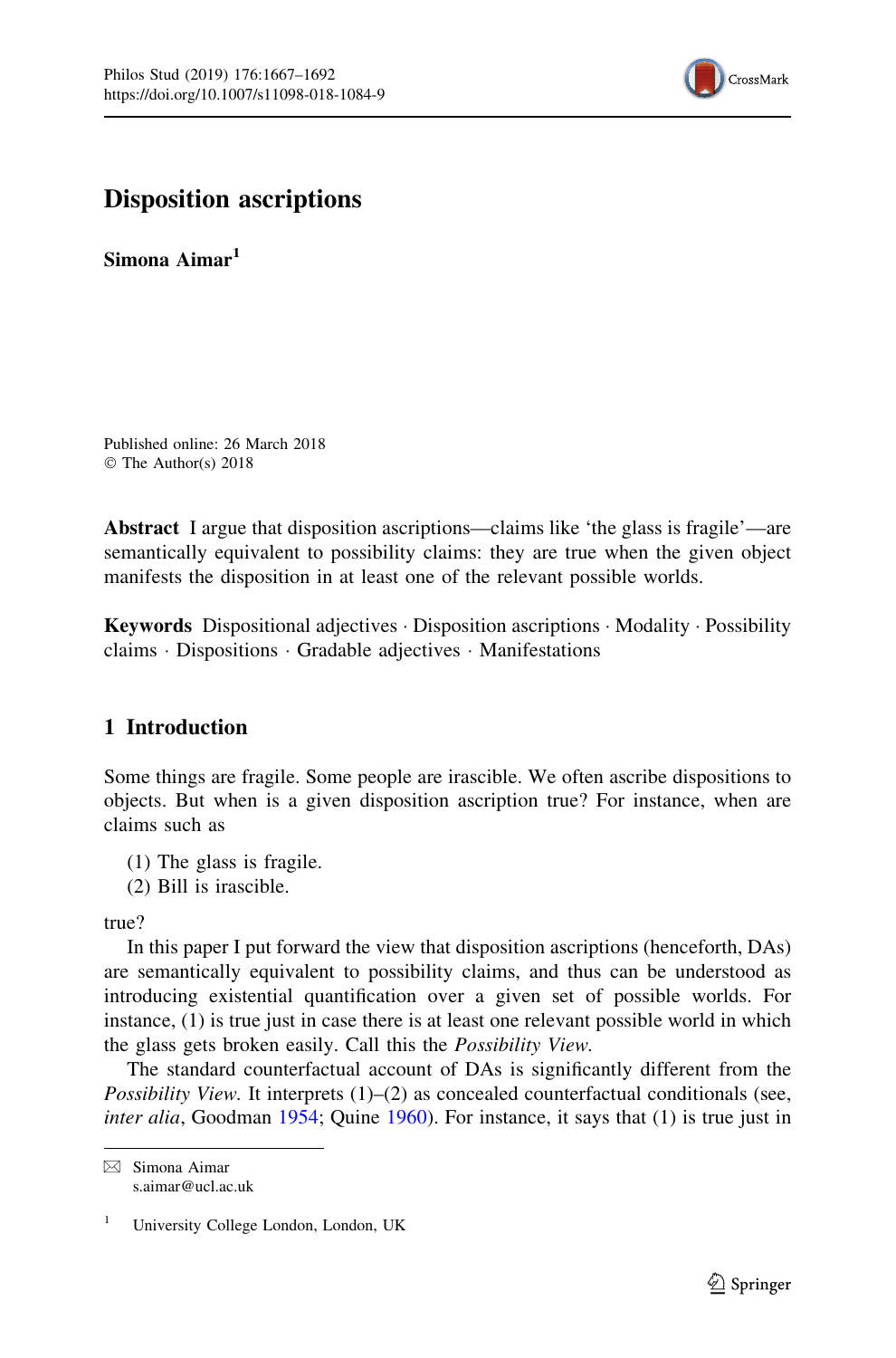case, if the glass were struck, it would break. Notoriously, the account faces several counterexamples. So-called finks, masks and reverse-finks, among others, put the counterfactual account in a corner.<sup>1</sup>

Faced with counterexamples, one has at least two options. One option is to try and develop a more sophisticated version of the standard account.<sup>2</sup> But whether some sort of counterfactual account of DAs will ultimately be successful remains to be seen. A second option is to conclude that the prospect for counterfactual accounts of DAs look grim. From this perspective, counterexamples provide us with motivation for a change of route. This paper puts forward one such alternative route—the *Possibility View*.<sup>3</sup>

Some authors have already started to make steps towards options in the vicinity of the Possibility View. Manley and Wassermann [\(2007](#page-24-0), [2008\)](#page-24-0) suggest that something has a given disposition just in case it manifests that disposition in a suitable proportion of relevant cases. They thereby connect the possession of dispositions with a modal force weaker than necessity. Vetter ([2014,](#page-24-0) [2015\)](#page-25-0) claims that several DAs have a modal force close to standard possibility. For instance, to her (1) is true just in case the glass breaks in a relatively low proportion of cases. She adds that some DAs, like 'the glass is breakable', are possibility claims. Yet neither of these authors goes as far as to see that *all* DAs are actually possibility claims—as the Possibility View says. Within the linguistics literature, Angelika Kratzer ([1981,](#page-24-0) [2012,](#page-24-0) [2013\)](#page-24-0) suggests in passing that something along the lines of the Possibility View might be correct. This paper develops such a view, offers independent and novel arguments in its support, and shows why it scores better than alternatives in its vicinity.<sup>4</sup>

I first elucidate the basic tenets of the Possibility View and give an argument to motivate its pursuit (Sects. [2](#page-2-0)[–4](#page-5-0)). Then I develop the view in detail (Sects. [5–](#page-8-0)[8\)](#page-15-0). I conclude by addressing two potential objections (Sect. [9\)](#page-20-0).

 $1$  A simple counterexample to the standard view which counts as a mask case: a glass is packed in such a way that if it were struck it would not break; even so, the glass seems fragile. Since the standard counterfactual account says that the glass is fragile just in case it would break when struck, the glass comes out as not fragile. For further counterexamples see Martin ([1994](#page-24-0)), Bird ([1998\)](#page-23-0), and Contessa ([2016\)](#page-23-0), inter alia.

<sup>&</sup>lt;sup>2</sup> Cf. Lewis ([1997a](#page-24-0)), Choi ([2006\)](#page-23-0), Bonevac et al. ([2011\)](#page-23-0) and Contessa [\(2013](#page-23-0), [2016\)](#page-23-0). For objections, see inter alia Bird [\(1998](#page-23-0)), Yli-Vakkuri [\(2010\)](#page-25-0), Manley and Wassermann ([2008\)](#page-24-0) and Vetter ([2011,](#page-24-0) [2014](#page-24-0), [2015\)](#page-25-0).

 $3$  For an alternative that is distant from the *Possibility View*, see Fara ([2005\)](#page-23-0), where DAs are regarded as equivalent to habituals; for an objection, see Yli-Vakkuri [\(2010\)](#page-25-0).

<sup>&</sup>lt;sup>4</sup> Shortly before publishing this paper, I was informed that Maier (forthcoming) suggests an account of DAs which is also in the vicinity of the *Possibility View*; I am sorry I cannot compare and contrast our two views in the present piece. We both presented independently achieved results on DAs at the Workshop on the Morphological, Syntactic and Semantic Aspects of Dispositions in Stuttgart in June 2015. For other interesting papers given at that conference, see Martin et al. ([2016\)](#page-24-0).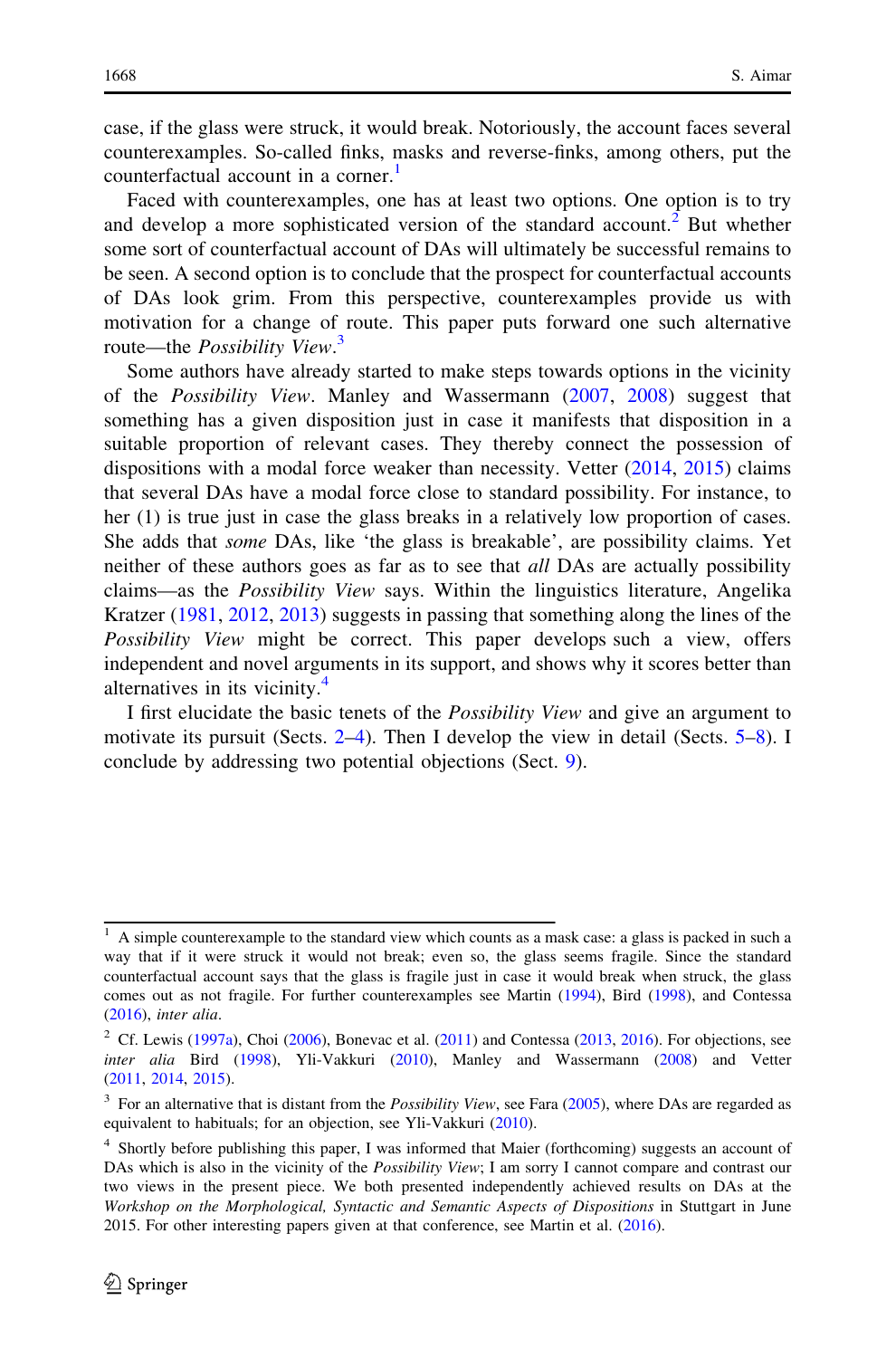# <span id="page-2-0"></span>2 The view and its scope

The expression 'disposition ascription' is not used homogeneously in the debate. Here is a use of 'disposition ascription' I do *not* adopt in this paper. Some authors call claims of the form 'x is disposed to  $\varphi$ ' disposition ascriptions.<sup>5</sup> The reason I will not follow this trend is the following. In the literature, the expression '…disposed to…' is a term of art. It is meant to capture whatever feature an object has in virtue of its possessing a given disposition.<sup>6</sup> My goal here is to shed light on *ordinary* dispositional talk. So I will not consider claims of the form 'x is disposed to  $\varphi'$ . This way I will be sure not to rely on theoretically based intuitions that may come with these terms of art.

Other authors point out that ordinary dispositional talk involves adjectives such as 'fragile', 'irascible' and 'breakable'.<sup>7</sup> I agree with this suggestion, and assume as a rule of thumb that any adjective ending in -ile/-able/-ible is a dispositional adjective.<sup>8</sup> So on my terminology claims such as sentences of the form

(DA)  $x$  is F-able/-ible/-ile.

are disposition ascriptions (DAs).

The account of DAs I put forward is simple enough. It says that all DAs express possibility, because dispositional adjectives are possibility modals. Given a possible world semantics:

(*Possibility View*) 'x is F-able' is true iff there is at least one accessible possible world in which  $x \varphi$ -es.<sup>9</sup>

Here  $x'$  picks up the subject of the DA, 'F-able' is the relevant dispositional adjective, and ' $\varphi$ ' describes the manifestation of the disposition corresponding to the dispositional adjective (without necessarily being the lexically correlated infinitive). The qualification 'accessible' indicates that the context selects the modal

<sup>&</sup>lt;sup>5</sup> The trend starts with Lewis ([1997a](#page-24-0)), who is explicitly not interested with ordinary language DAs. Amongst followers, see Bird [\(1998](#page-23-0)), Fara ([2005\)](#page-23-0), Manley and Wassermann [\(2007](#page-24-0), [2008\)](#page-24-0) and Steinberg ([2010\)](#page-24-0). Before Lewis, DAs were at the centre of the scene—cf. Goodman [\(1954](#page-23-0)), Quine [\(1960](#page-24-0), [1970\)](#page-24-0), and Mackie [\(1972](#page-24-0)), inter alia.

 $6$  As Vetter ([2015:](#page-25-0) 67) points out, 'disposed to' often means something like 'willingly', or expresses statistical probability.

<sup>&</sup>lt;sup>7</sup> See esp. Vetter  $(2014, 2015, 63$  $(2014, 2015, 63$  $(2014, 2015, 63$  $(2014, 2015, 63$  $(2014, 2015, 63$ ff).

<sup>8</sup> I consider cases like 'possible' and 'probable' to be exceptions to this rule, and follow the literature in assuming that they deserve their own special treatment. I also ignore adjectives whose meaning has been theoretically stipulated, such as 'countable' in mathematics (a set, say, is countable just in case it has the same cardinality of some subset of the set of natural numbers).

I leave the task of investigating whether further adjectives should qualify as dispositional to future work. It should also be mentioned that in linguistics the expression 'dispositional sentences' is used differently than in this paper: it is taken to refer to generic sentences such as 'the printer prints 100 pages per minute'—cf. Menéndez-Benito [\(2013](#page-24-0)). Interestingly enough, the view I am about to put forward for DAs here is analogous to the view Menéndez-Benito puts forward for the relevant class of generic sentences.

<sup>&</sup>lt;sup>9</sup> Kratzer ([2007\)](#page-24-0) makes a case for using possible situations instead of possible worlds. In the main text, I use possible worlds for simplicity—so does Kratzer [\(1981](#page-24-0), [1991,](#page-24-0) [2012](#page-24-0), [2013\)](#page-24-0), inter alia.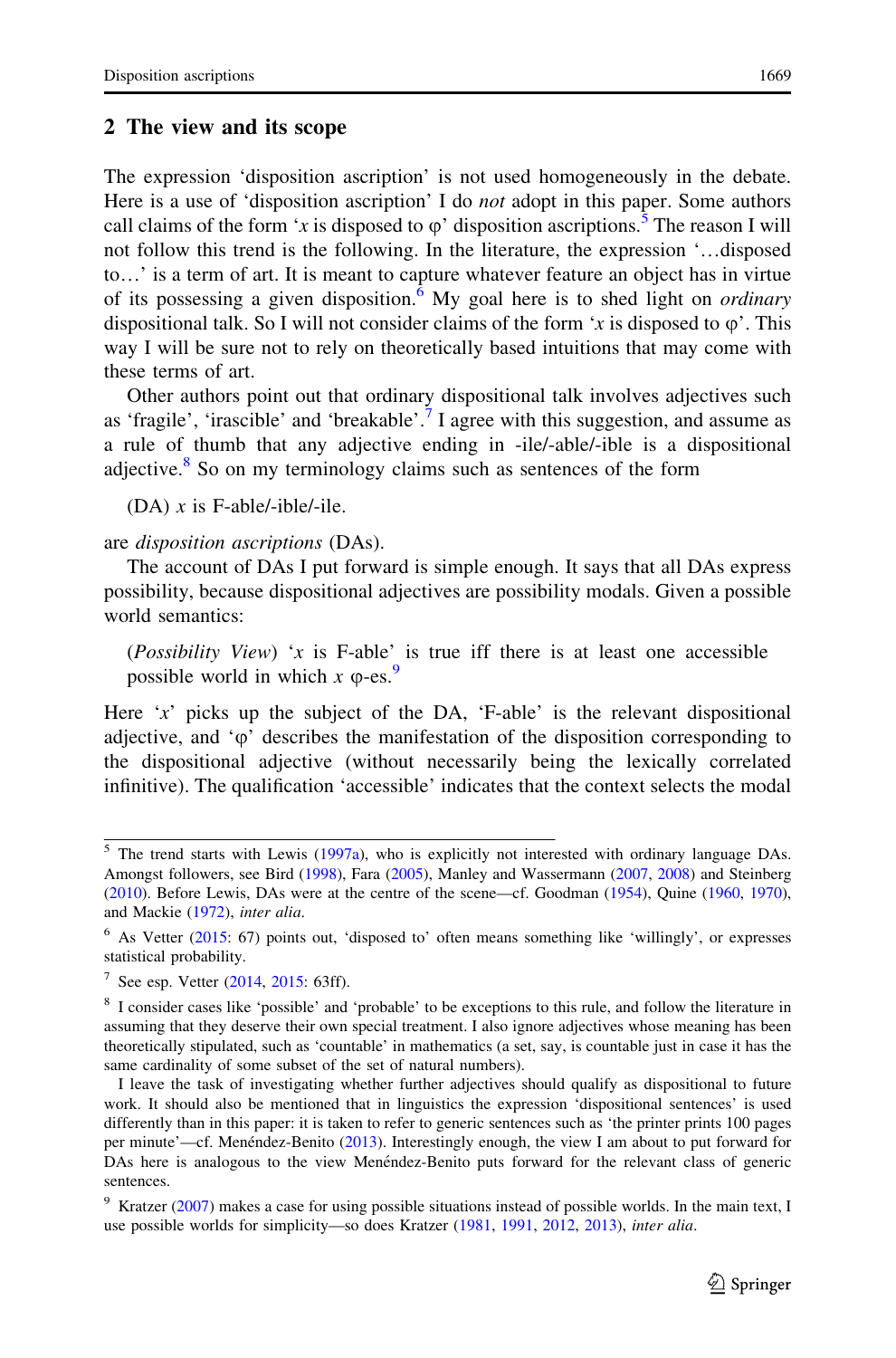<span id="page-3-0"></span>base, namely which possible worlds are accessible from the world of evaluation. In other words:  $x$  is F-able just in case there is an accessible possible world in which  $x$  manifests the given disposition. For instance, consider the claim:

(3) The glass is breakable.

(3) is true just in case there is at least one accessible possible world at which the glass manifests breakability—namely, it gets broken. Which worlds are accessible depends on context (see Sect. [5\)](#page-8-0).

Note that the view assumes that there is always an associated verb phrase for each dispositional predicate. It does *not* assume that the verbal phrase has to be etymologically on a par with the predicate in question. It also does *not* assume that it is always obvious what that phrase is—at times, some work is needed to figure this out (see Sects.  $6-9$  $6-9$ ).<sup>10</sup>

It is worth emphasising from the outset that the Possibility View is not a metaphysical thesis about dispositions. It does not imply, for instance, that dispositions are reducible to possibility. Nor is it a metaphysical thesis about modality. It does not imply, for instance, that modality is to be grounded in dispositions.<sup>11</sup> Moreover, the view by itself does not settle whether we should include dispositions and modality in our metaphysics. Rather, the Possibility View is a semantic thesis. It clarifies how to understand the DAs that one finds in ordinary language.

At the same time, the Possibility View does clarify some of the central assumptions that ordinary speakers make about dispositions when assessing DAs. For instance, it clarifies that speakers assume—either at an explicit or at an implicit level—that dispositions have manifestations. Accordingly, the Possibility View can provide us with a starting point to think about dispositions. Thus *if* one assumes that, other things being equal, a metaphysical account of dispositions should accommodate the assumptions that ordinary speakers make about dispositions, then the Possibility View is also a first step towards an account of dispositions. I leave the potential task of developing such an account to future occasions.<sup>12</sup>

#### 2.1 Immediate implications

Before expanding and defending the Possibility View, it is worth pausing for a moment to spell out its immediate implications.

<sup>&</sup>lt;sup>10</sup> We will see how the correct characterization of the manifestation of fragility, for instance, requires a verbal phrase that also contains adverbial qualifications (see Sects. 2.1, [6\)](#page-10-0). Moreover, for some dispositional adjectives it is opaque what the associated verbal phrase is (e.g. durable, sizeable) but this can nonetheless be recovered. To pick the case of 'durable', for instance: roughly, something is durable just in case it lasts long enough (note that the Latin word for 'to last' is 'durare'). Finally, at times the modal force of some of these dispositional adjectives may appear stronger than possibility (consider for instance 'the bill is payable'). I discuss this last kind of cases in Sect. [9.1](#page-20-0).

 $11$  Borghini and Williams ([2008](#page-23-0)) and Vetter ([2015\)](#page-25-0) argue that the metaphysics of modality is grounded in dispositions. Borghini and Williams ([2008\)](#page-23-0) do not discuss the semantics of DAs which is the focus of this paper. Vetter ([2014,](#page-24-0) [2015](#page-25-0)) does consider the semantics of DAs—I discuss her view in Sects. [7.2–](#page-14-0)[8.1](#page-16-0).

 $12$  I provide an account of dispositions that is in line with the *Possibility View* in Aimar (ms).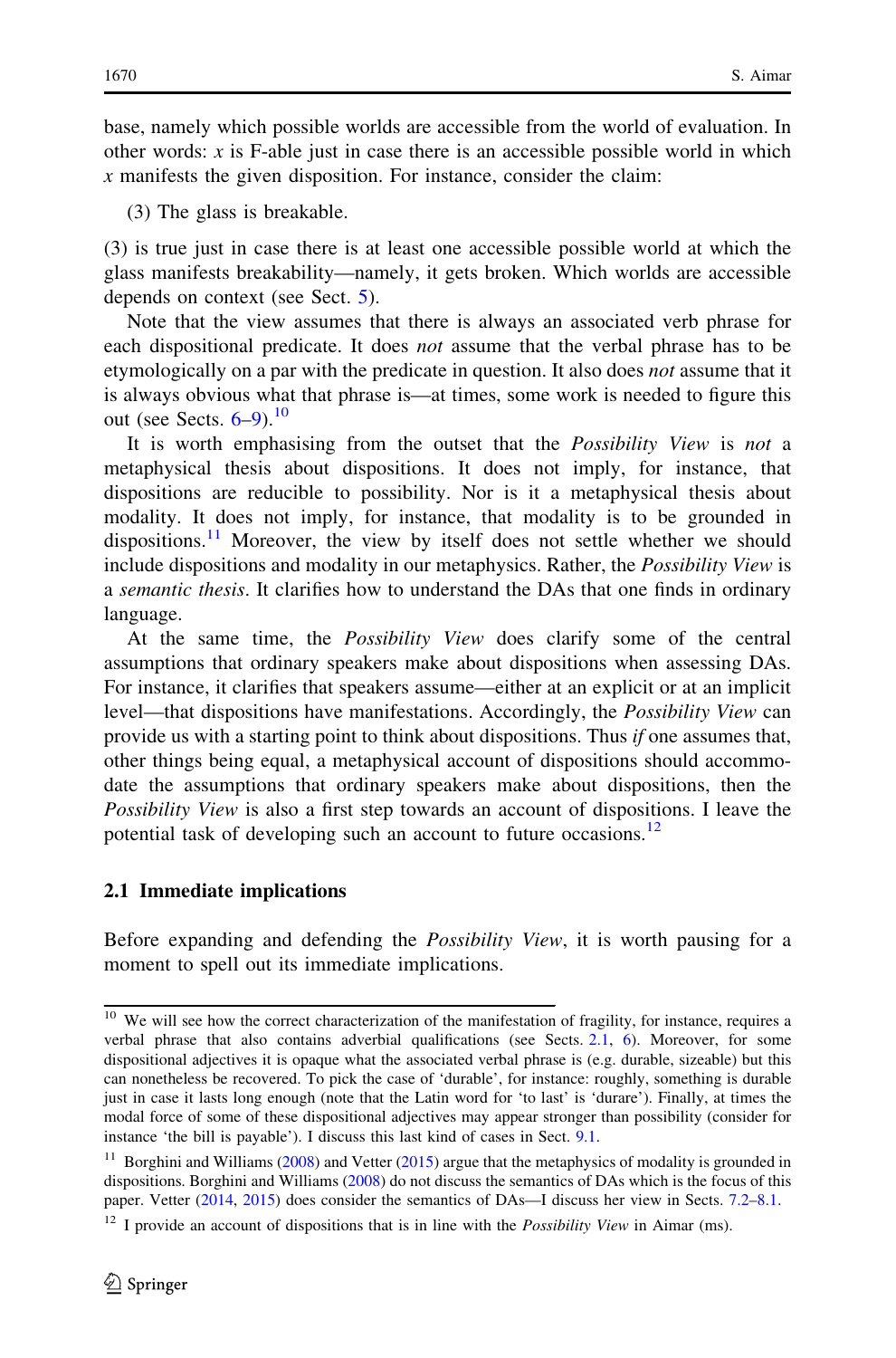The first immediate implication of the *Possibility View* is the following. If x is F-able, there is at least one world in which x  $\varphi$ -es. In other words: if x has a disposition, there is at least one relevant possible world in which x manifests that disposition. Note that the view does not say that something that has a disposition at a world also manifests that disposition at that very world. So it allows that claims such as

(4) The glass is fragile even though it actually never breaks.

can be true—as seems plausible. What the view does rule out is that dispositions may necessarily lack manifestations. It assumes that, in the relevant circumstances, dispositions can be manifested.

The second immediate implication of the *Possibility View* is the following. If x manifests a given disposition in an accessible possible world, then x has that disposition in the evaluation world. This follows from the reflexivity of the accessibility relation. The implication further entails:

(The sufficiency of manifestations thesis): If x actually manifests a disposition, x actually has that disposition.

For instance, consider breakability. The sufficiency of manifestations thesis tells us that if a glass actually breaks, then it is breakable.

Note that the sufficiency of manifestations thesis sets the Possibility View apart from virtually all contemporary accounts of dispositional expressions.<sup>13</sup> There is a reason authors typically deny this sufficiency thesis: it clashes with their coarse-grained picture of manifestations. Typically, breaking is regarded as the manifestation of fragility. Yet not everything that breaks is fragile. Thus scholars submit that manifesting fragility is not enough for something to count as fragile—*pace* the sufficiency of manifestations thesis. So why does the Possibility View endorse this thesis?

This is important. Instead of discharging the sufficiency of manifestations thesis, the defender of the Possibility View chooses to discharge something else instead. On the faces of cases like fragility, she concludes that we need a more fine-grained account of manifestations. For example, since not everything that breaks is fragile, for the defender of the *Possibility View* the manifestation of fragility is not breaking, but a more fine-grained event, such as the event of breaking easily.<sup>14</sup> Accordingly, she can accept that, if something manifests fragility (i.e. it breaks easily), it is fragile. As a result, the *Possibility View* both preserves the sufficiency of manifestations thesis and accounts for the semantic difference one finds between adjectives such as 'fragile' and 'breakable'. These two adjectives differ in meaning because they are associated with different manifestation events (for details, see Sect. [6](#page-10-0)).

Finally, the *Possibility View* does not say that a disposition-bearer needs to have a given disposition at the same time of its manifestation. Usually this is the case. Yet

 $13$  For some of the most explicit denials of the sufficiency of manifestations thesis, in connection with dispositions such as fragility and irascibility, see Vetter [\(2015](#page-25-0): 70ff), Manley and Wasserman [\(2008](#page-24-0): 74ff), and Fara [\(2005](#page-23-0)). Counterfactual accounts of DAs deny the thesis in virtue of their equating DAs with restricted necessity claims.

<sup>&</sup>lt;sup>14</sup> This paper assumes that breaking easily is a more specific event than breaking, in line with a neo-Davidsonian event semantics.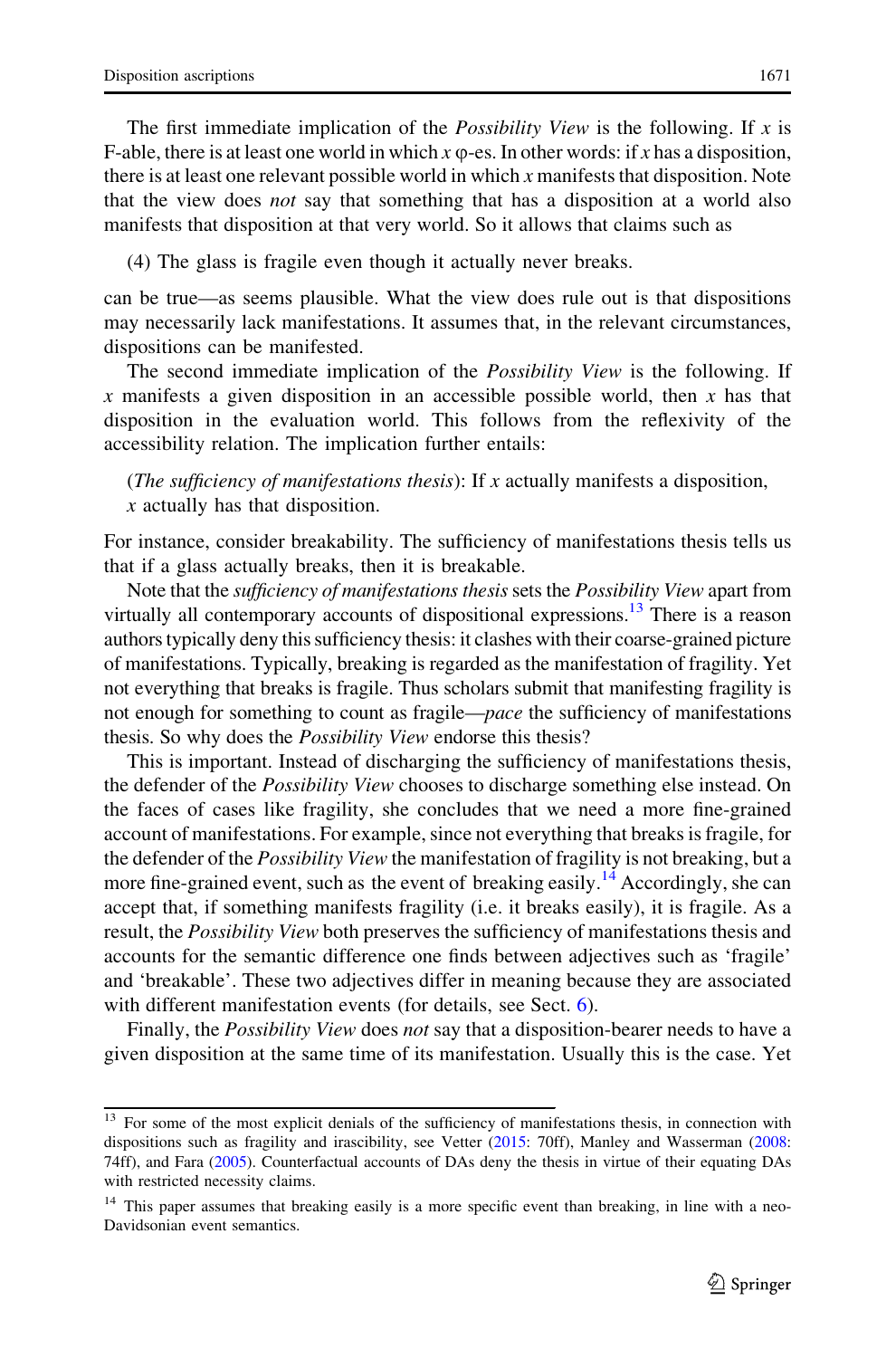<span id="page-5-0"></span>in some cases it isn't. Consider a flammable entity. Plausibly, the entity loses its flammability while burning and turning into ashes. Its manifesting the disposition shows that it had the disposition when the burning started to occur, but not that it preserved the disposition while manifesting it. Similarly, some dead stars are still visible to us: they manifest their visibility also after they cease to exist. So a disposition-bearer does not have to always exist at the time in which the disposition gets manifested. The Possibility View is compatible with scenarios of this kind.

### 3 The bare bones of the argument

The view that DAs express possibility has some intuitive plausibility, but remains far from trivial. I put forward an extensive and novel argument for the view. My argument consists of three main parts.

First, I offer reasons for considering the *Possibility View* a plausible one (Sect. 4). I give a general argument for why one should think that DAs express possibility. The argument takes the form of an inference to the best explanation. Here is its general form: within embedded contexts, the affirmation (or denial) of a DA appears to entail a given possibility claim, and vice versa. The simplest explanation of this phenomenon is that DAs express possibility. So we have reason to conclude that DAs express possibility.

Having established that the Possibility View is worth pursuing, I develop it in more detail. I look at how DAs interact with context (Sect. [5](#page-8-0)), at what kind of possibility claim is to be associated with a given DA (Sect. [6](#page-10-0)), and at how to accommodate the gradability of dispositional adjectives (Sect. [8](#page-15-0)). Along the way, I compare and contrast the view with views in its vicinity (Sects. [7–](#page-13-0)[8\)](#page-15-0).

Finally, I consider how the context-sensitivity and pragmatics of DAs allow one to deal with apparent counterexamples (Sect. [9\)](#page-20-0).

#### 4 A warm-up argument for the view

Let us begin by considering how DAs behave within both conjunctive claims and embedded contexts. For instance, consider the following claims:

- (5) # The glass is not breakable, but it can be broken.
- (6) # The block of marble is not fragile, but it can be broken easily.

In at least many contexts, both (5) and (6) sound infelicitous. *Prima facie*, they appear to involve some sort of contradiction.<sup>15</sup>

Let me give you one such context for (6):

<sup>&</sup>lt;sup>15</sup> Contextual shifts mid-sentence may of course allow for conversational contexts in which  $(5)-(6)$  are felicitous even if both conjuncts are possibility claims—see Sect. [5.](#page-8-0)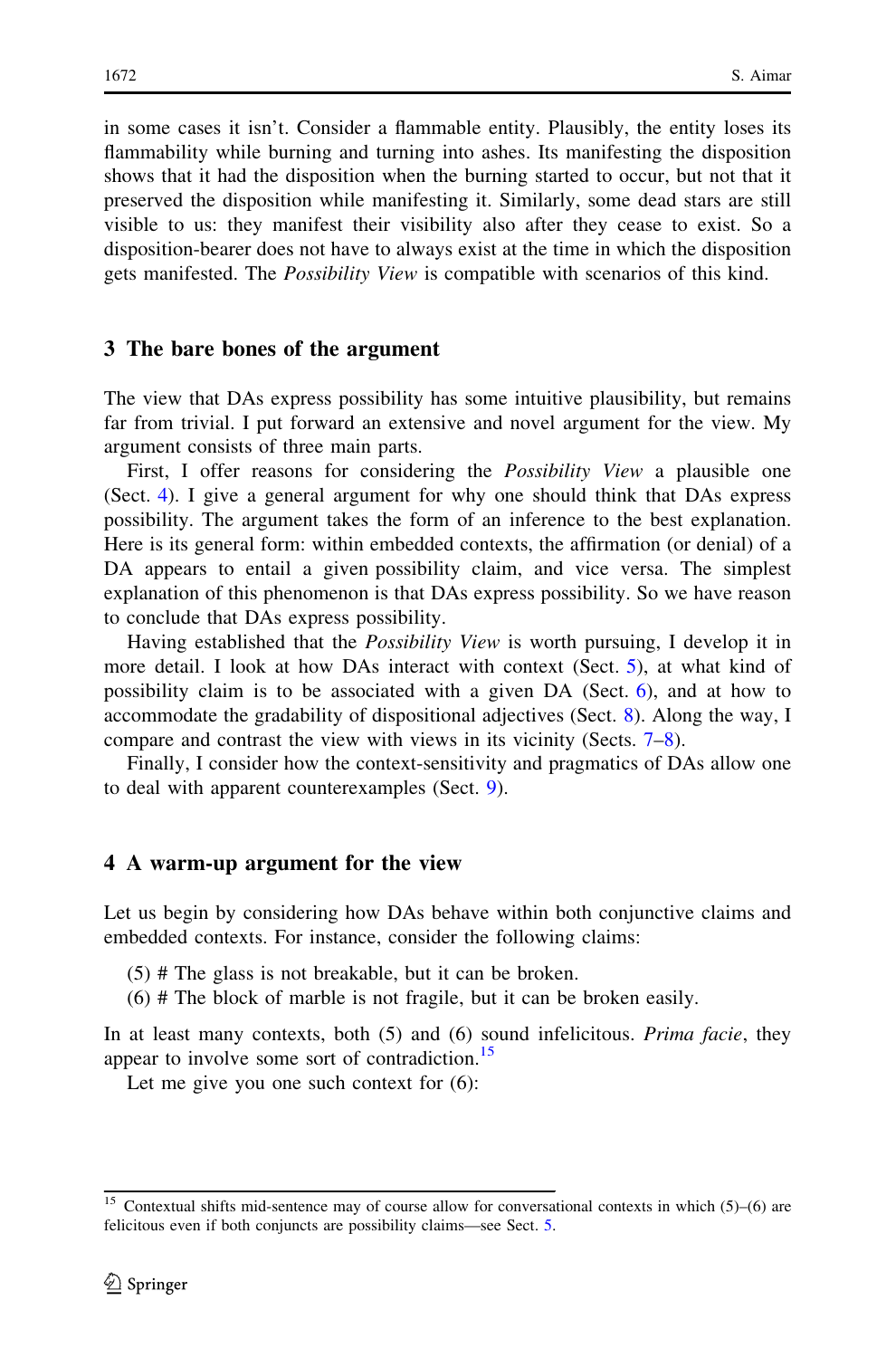Context for (6). There is a block of marble in front of a child and his mum, in their house (the parents are artists). The child says: ''The block of marble is not fragile, but it can be broken easily!'' He then tries to break the block with his bare hands.

In this context it would be appropriate to tell the child that his sentence is not a happy one, because fragile objects can be broken easily. But then here (6) is infelicitous.

One can contrast this with claims such as:

- (7) If the glass were hit it would not break, but it can be broken.
- (8) If the block were hit it would not break, but it can be broken easily.

These claims sound perfectly felicitous in several contexts. Here is one such context for (8):

Context for (8). The block is made of marble and really hard to break. But there is a sledge hammer at hand.

In this context, one could easily imagine someone saying: ''This block is not fragile, but it can be broken easily: I'll show you with my sledge hammer!''. So here (8) is felicitous.

These data suggest two things. First, they suggest that there is a semantic distance between the counterfactual claims contained in (7)–(8) and the DAs contained in (5)–(6). This supports once again the idea that DAs are not semantically close to counterfactual claims.<sup>16</sup>

Second, on the assumption that the modals 'can' and 'it is possible for' both express possibility, the infelicity of  $(5)$ – $(6)$  suggests the following. Each of the DAs contained in, respectively, (5) and (6) implies the denial of the corresponding overt possibility claim contained in (5) and (6), respectively. For instance, the claim that the glass is fragile appears to imply that the glass can be broken easily. If so, this claim contradicts (5)'s overt possibility claim, according to which the glass cannot be broken easily. Hence, (5) sounds infelicitous. This picture provides us with a reason to think that DAs imply possibility claims.

The linguistic data we just appealed to apply cross-linguistically. I will focus on French and Spanish. Consider the sentences corresponding to the translation of (5)– (6) in French and Spanish, respectively:

 $(5-i)$  # Le verre n'est pas cassable [or: le verre est incassable], mais il peut être casse´.

<sup>&</sup>lt;sup>16</sup> Consider also negation. If I say that this rock isn't breakable, I don't say that it doesn't necessarily break. I say that it is not possible for it to break. Similarly, if I say that this rock is not fragile, I don't say that it does not necessarily break easily; I say that it is not possible for it to break easily. On the assumption that counterfactuals express restricted necessities, these data also prove a semantic divergence between DAs and counterfactual claims.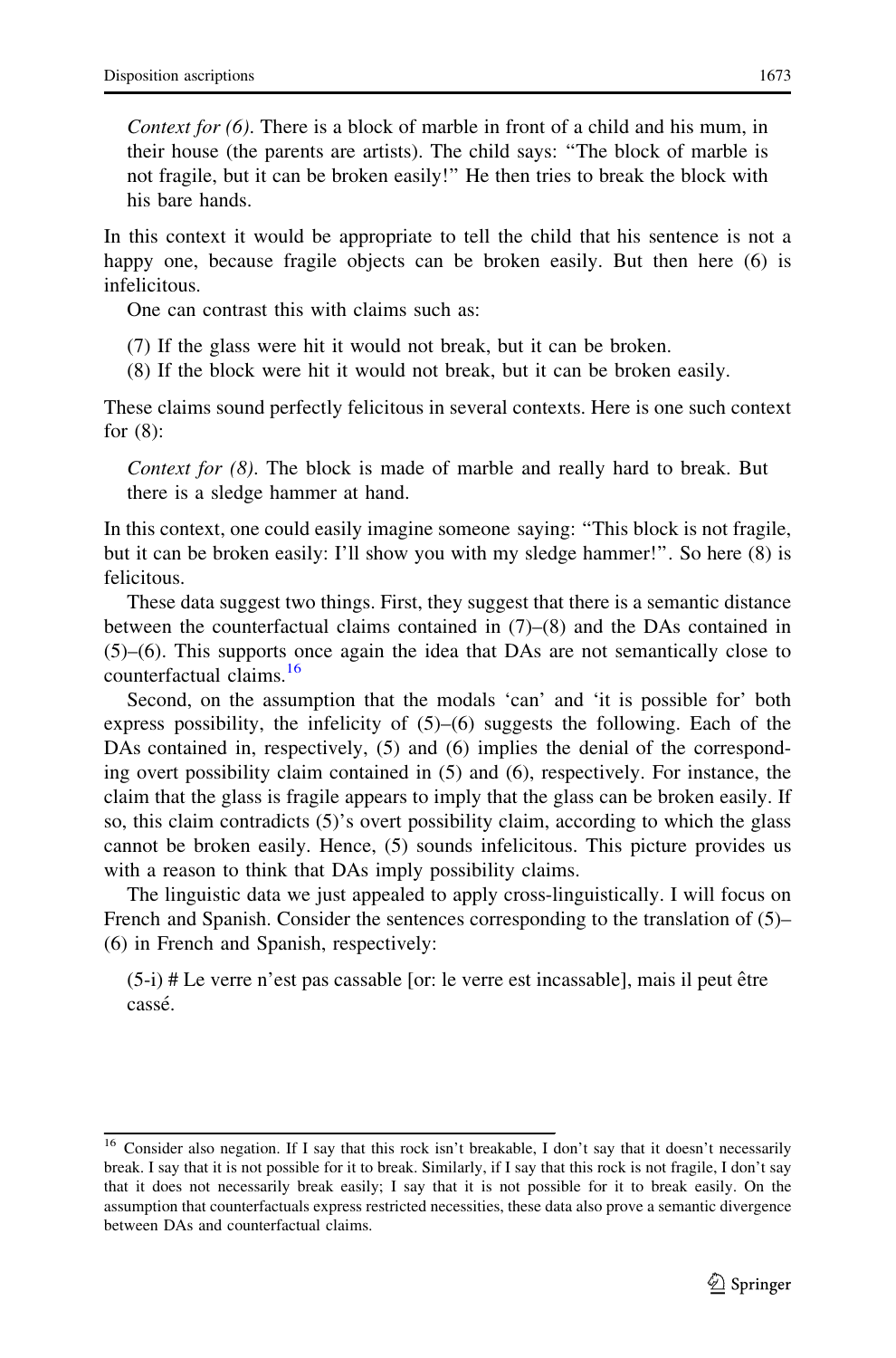(5-ii) # El vaso no es rompible, pero se puede romper [or, more literally: puede ser rotol<sup>17</sup>

 $(6-i)$  # Le bloc n'est pas fragile, mais il peut être facilement cassé.

 $(6-i)$  # El bloque no es frágil, pero se puede romper fácilmente.

Just like  $(5)-(6)$ , each of  $(5-i)-(6-i)$  is infelicitous in many contexts.<sup>18</sup>

Similarly, consider the following translations of (7)–(8) in French and Spanish, respectively:

 $(7-i)$  Si l'on percutait le verre, il ne se casserait pas, mais il peut être cassé.

(7-ii) Si le pega´ramos, el vaso no se romperı´a, pero se puede romper.

 $(8-i)$  Le bloc ne se casserait pas si on le percutait, mais il peut être cassé facilement.

(8-ii) Si le pega´ramos, el bloque no se romperı´a, pero se puede romper.

These sentences also appear felicitous in many contexts. This reinforces the suggestion that DAs are semantically distant from counterfactual claims, and that there is an implication from DAs to corresponding possibility claims.

Further embedded contexts also support the implication in the other direction, namely the implication from a possibility claim to a given DA. Consider the following claims:

(9) Since it is possible for it to be broken, this glass is breakable.

(10) Since this glass can be broken easily, it is fragile.

Each of  $(9)$ – $(10)$  sounds felicitous in several contexts. Here is one such context for (10):

Context for  $(10)$  We are at a crystal exhibition and a mum is looking at a fine glass. Here 6 years old child is on her side. The child asks: ''Why did the tourguide say that this glass is fragile?''

It seems that in this context it would be perfectly appropriate for the mum to answer her child thus: ''The tour-guide said that this glass is fragile because it can break easily. Since the glass can break easily, it is fragile''. But then in this context (10) is felicitous.

One way of explaining the felicity of  $(9)$ – $(10)$  is to suggest that each of these claims relies on there being an implication. The fact that (9) is felicitous suggests that the claim that it is possible for the glass to be broken implies that the glass is breakable. The fact that (10) is felicitous suggests that the claim that the glass can be broken easily implies the claim that the glass is fragile. Nor is it is difficult to think

<sup>&</sup>lt;sup>17</sup> I use the intransitive construction in Spanish because Spanish native speakers tell me they find themselves more inclined to use of this construction over the passive one. Note that the passive construction entails the corresponding intransitive construction here.

<sup>&</sup>lt;sup>18</sup> Further romance languages can be used to confirm the point in the main text. Note that the most natural translation of breakability-ascriptions in Italian involves a modal auxiliary ('it is breakable' translates: 'si puo´ rompere'), which also provides support for the *Possibility View*. Apart from this translation point, Italian data also further confirm what we get with English, French and Spanish.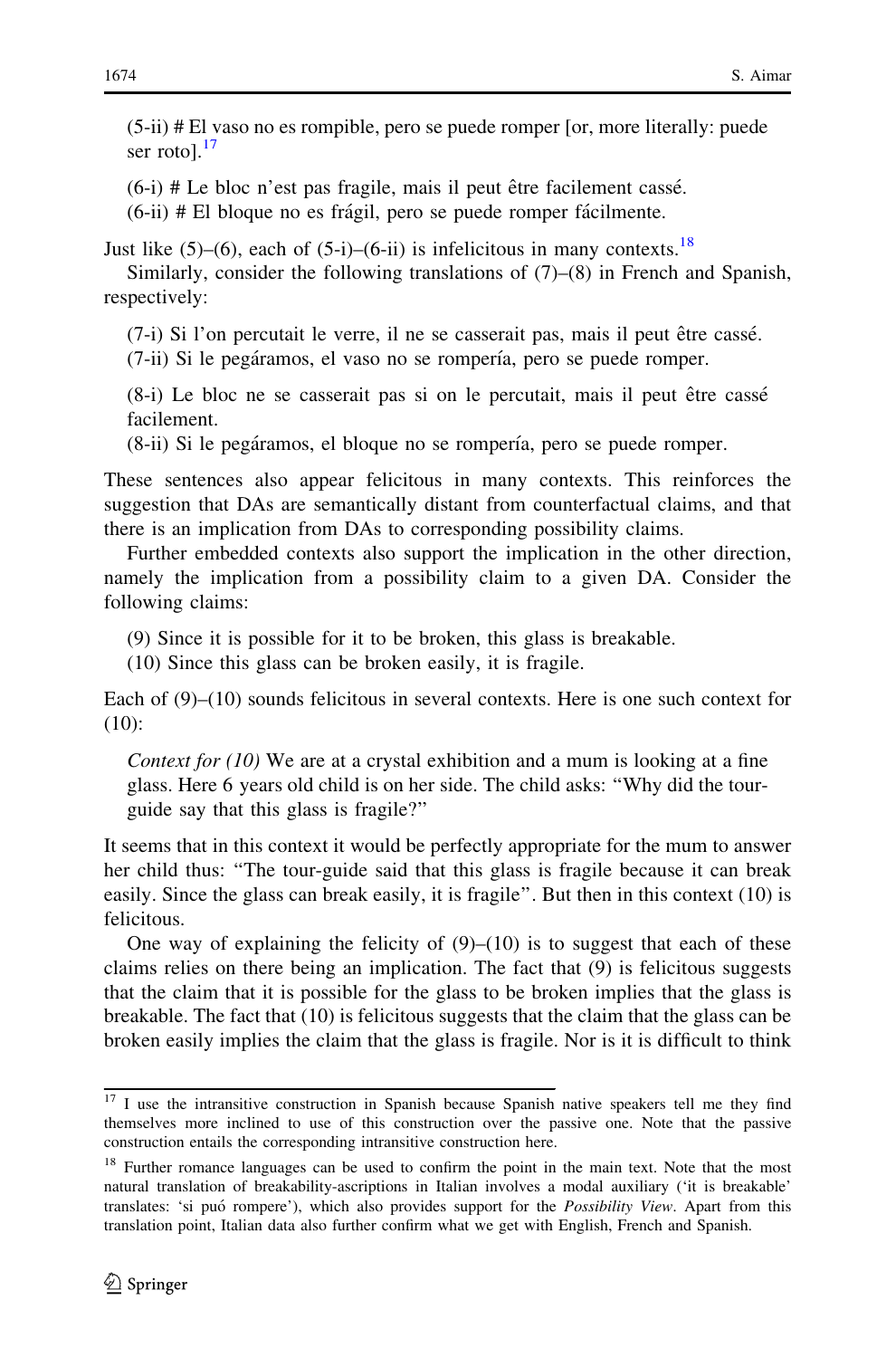<span id="page-8-0"></span>of further types of embedded contexts which point towards the same conclusion.<sup>19</sup> This supports the idea that possibility claims imply DAs.

Once again, the data are not confined to the English language. The same applies for instance to the corresponding sentences in French and Spanish:

- $(9-i)$  Puisque ce verre peut être cassé, il est cassable.
- (9-ii) Dado que se puede romper, este vaso es rompible.
- $(10-i)$  Puisque ce verre peut être cassé facilement, il est fragile.
- (10-ii) Dado que se puede romper fácilmente, este vaso es frágil.

These sentences also appear felicitous in many contexts, and thus give us further reasons for assuming that possibility claims imply DAs.

As a result, conjunctive claims and embedded contexts support the view that there is a biconditional implication between a given DA and a corresponding possibility claim. There is then reason to think that DAs simply express possibility. No doubt, there might be other explanations of why the claims just given sound (in)felicitous. But other things being equal, the Possibility View is worth pursuing.

#### 5 Context-sensitivity and modal bases

Having established that the *Possibility View* deserves attention, let us now develop it further. As we have seen in Sect. [2](#page-2-0), the view relies on the idea that DAs are assessed by quantifying over a given set of possible worlds. But which worlds?

Just like for standard possibility modals—such as 'it is possible for…', 'possibly…', and 'can'—the context determines at least in part what possible worlds we take into account for assessing a modal claim in the given context. That is, it selects salient features that need to be kept fixed in all the accessible worlds. Call the set of these worlds the *modal base*.<sup>20</sup>

<sup>&</sup>lt;sup>19</sup> Consider the following claim: 'Although this glass can be broken, it is unbreakable'. The claim sounds infelicitous. Plausibly, this is because 'this glass is unbreakable' implies 'this glass cannot be broken', which contradicts 'this glass can be broken'. A similar explanation would account for the infelicity of 'Although this glass is unbreakable, it can be broken'. One obtains similar results with claims involving 'because'.

<sup>&</sup>lt;sup>20</sup> I do not assume that context-dependency is always fully resolved in actual contexts (cf. Kratzer: [2013](#page-24-0), 197–198). Formally, moreover, one can implement the context-sensitivity mechanism in different ways. The current most influential framework has been developed by Kratzer ([1977,](#page-24-0) [1981](#page-24-0), [1991,](#page-24-0) [2012](#page-24-0), [2013\)](#page-24-0) and implemented by Hacquard ([2006,](#page-23-0) [2010\)](#page-23-0), *inter alia*. It takes context to determine not only what must be kept fixed in the relevant worlds (the modal base) but also to impose an ordering on these worlds *via* a function (the ordering source) which arranges them in terms of closeness to a contextually determined set of propositions (the ideal). The ordering source primarily aims at dealing with comparative sentences, and has been called into question—especially (but not only) in connection with epistemic modals (Portner [2009;](#page-24-0) Yalcin [2007](#page-25-0), [2010;](#page-25-0) Lassiter [2011](#page-24-0), [2017](#page-24-0), inter alia). The remarks in the present section are relevant to the individuation of the modal base. Note that dispositional adjectives do not act as epistemic modals, since the relevant modal base is circumstantial: a set of salient circumstances has to hold in each world included in the modal base.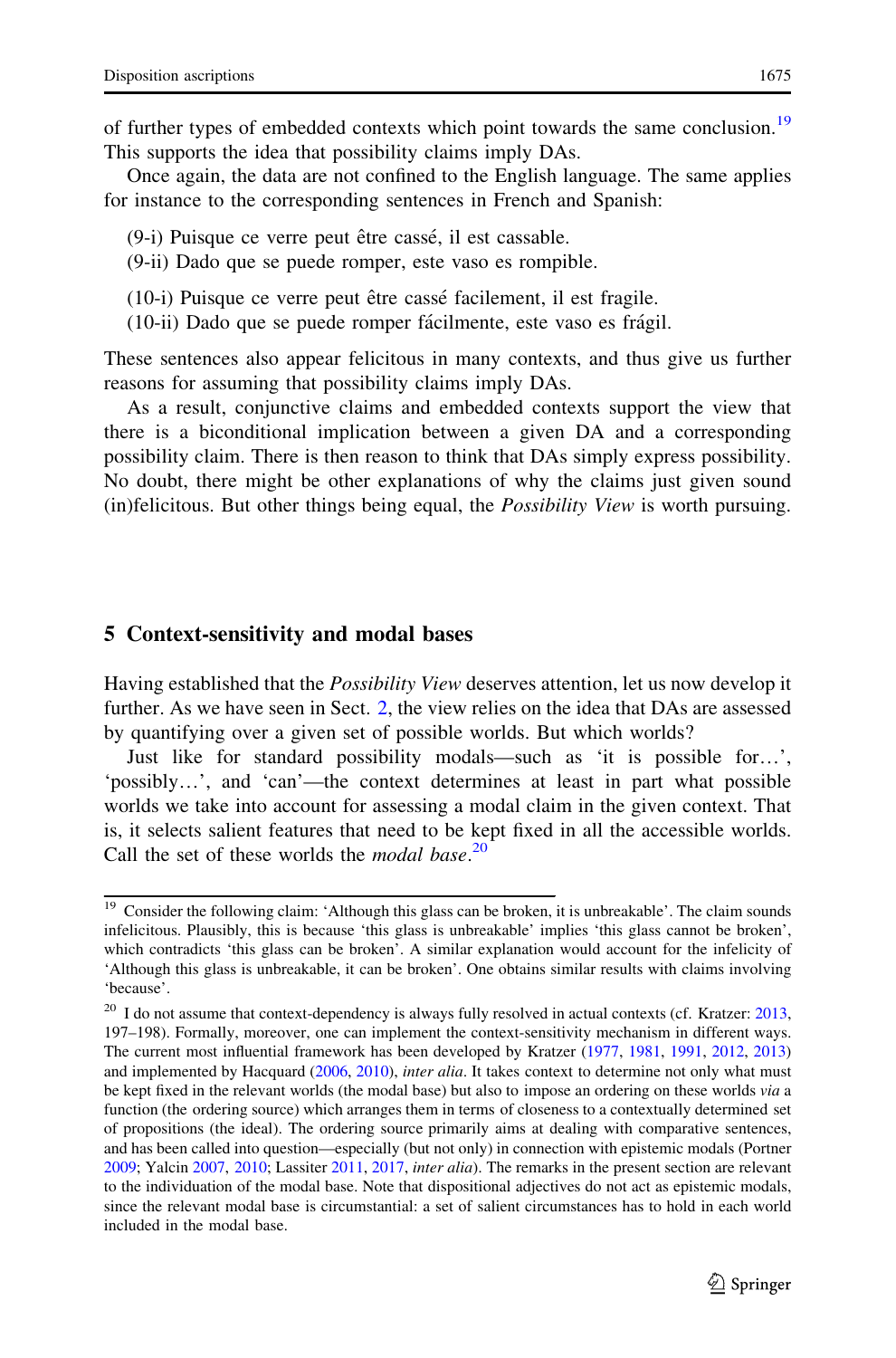One should not assume that, for a given context, the modal base of a given DA will always be the same as the modal base of another corresponding possibility claim. Consider:

(11) The glass is fragile.

(12) The glass can be broken easily.

It is easy to conceive of conversational contexts in which the following claims can be interpreted as referring to the same glass, and are both possibility claims. Yet, they interact with context slightly differently.

To see that DAs can interact with context differently from other possibility claims, let's look at a couple of examples. Assume the following scenario:

Special Substance. There is a glass whose material breaks under no circumstances. Next to the glass there is a special substance. If one puts it on the glass, it modifies the material of the glass, and makes the glass easy to break. It is possible to put the substance on the glass.

One could truly say: ''The glass can be broken easily: you just need to put the special substance on it!''. Here, in order to assess whether a glass is fragile, we look at worlds which keep the actual intrinsic features of the glass fixed. But in order to assess whether the glass can be broken easily, we also look at possible worlds in which some actual properties of the glass get modified. So (11) comes out false, and (12) true.

Now assume the following instead:

Box. There is a cup made of glass in a sealed box which makes it impossible for someone to break the glass.

One could say: ''Although the glass inside the box is fragile, the box makes it impossible for us to break the glass''. In the given context, when assessing whether a glass is fragile one only considers possible worlds in which a glass is not in the box; whereas in assessing whether the glass can be broken one also considers worlds in which the glass is in the box. But then,  $(11)$  comes out true, and  $(12)$  false.<sup>21</sup>

Moreover, what specific restrictions we pose on the modal base varies not only from context to context, but also from one dispositional adjective to another. For some DAs, the relevant reading is often one on which the accessible worlds mostly preserve some of the intrinsic features the disposition-bearer has in the evaluation world, while allowing for maximal variation in external circumstances. For instance, claims involving 'fragile', such as

(13) Mummy's vase is fragile.

are often assessed against a modal base that keeps the structural properties of the vase fixed, and allows for a relatively maximal variation in external circumstances.

<sup>&</sup>lt;sup>21</sup> Often the denial of DAs is simply devoted to stress the prevention of external agency. Adjectives such as 'washable', 'disposable' and 'stoppable' work just like 'breakable' in this respect.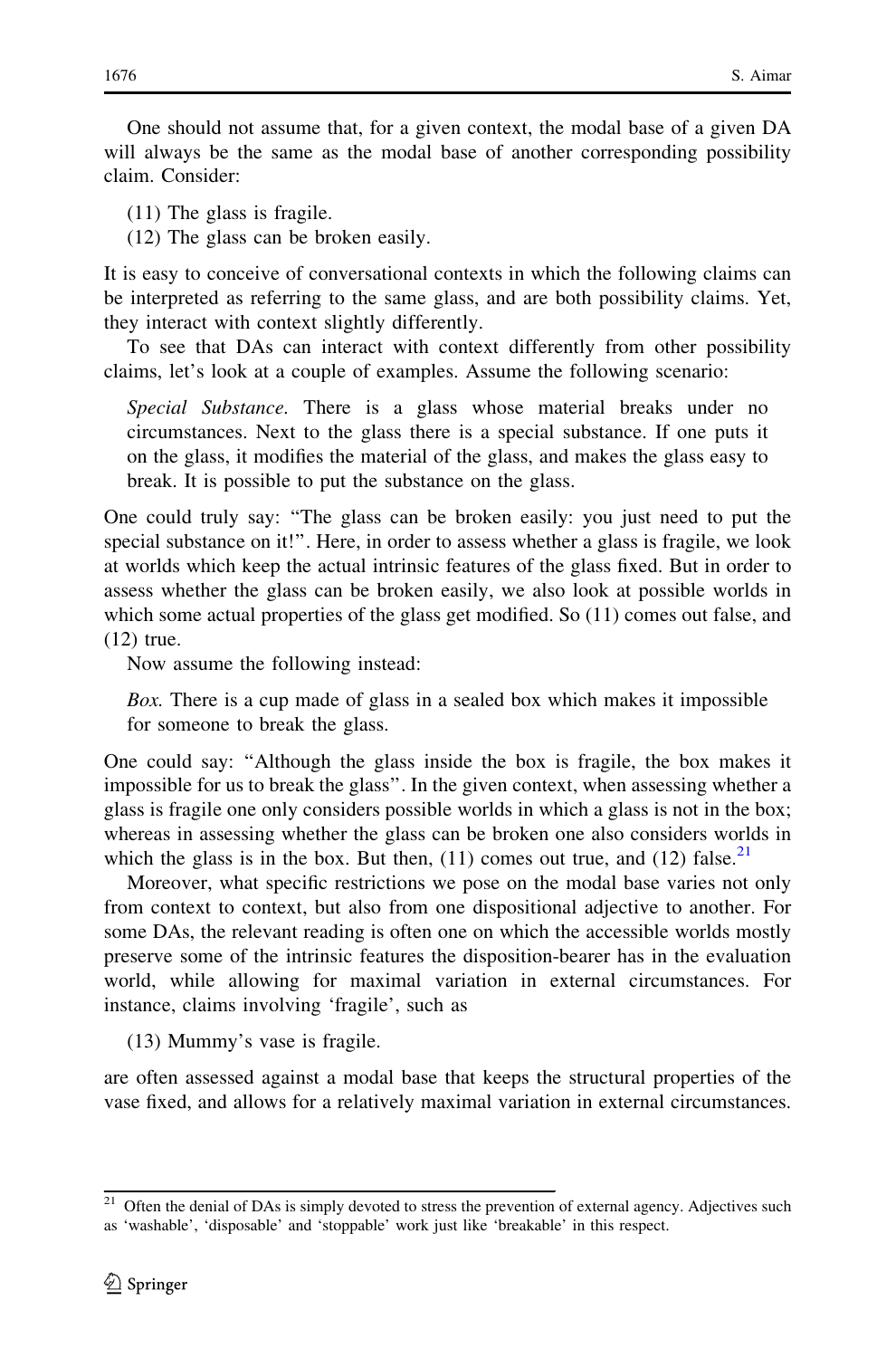<span id="page-10-0"></span>However, consider a dispositional adjective like 'visible'. One can easily imagine a touristic guide saying: ''On a sunny day, the mountain is visible''. In this context, whether a mountain is visible depends, among other things, on whether it is a sunny day or not. So the claim

(14) The mountain is visible.

is assessed by looking at worlds in which the atmospheric conditions are the same as they are in the world of evaluation.<sup>22</sup> Similarly, consider:

(15) The target is vulnerable.

Whether a military target is vulnerable depends at least in part on external factors, such as the target's location. So we assess (15) by looking at worlds in which the target's location is the same as in the world of evaluation.

As a result, the context-sensitivity of DAs, just like that of modal claims in general, is extremely flexible. Different modal claims can be assessed in accordance with different modal bases within one and the same context of utterance. Moreover, the determination of the modal base depends both on the dispositional adjective in question and on further features of the context of utterance.

#### 6 Fine-grained manifestations

So far, we have seen that something is F-able just in case it is possible for it to manifest that disposition. One question the *Possibility View* still needs to address is how exactly one should individuate the possibility associated with a given DA. In other words, we need to say more about what the manifestation of a given disposition is.

The literature on dispositions generally assumes a coarse-grained picture of manifestations. It takes manifestations to be sufficiently characterized by a verb alone.<sup>23</sup> For instance, the manifestation of fragility is supposed to be exhaustively denoted by 'breaking', which in turn is taken to denote the event of breaking. Similarly, the manifestation of irascibility is supposed to be exhaustively characterized by 'getting angry', which in turn denotes the event of getting angry.

To my knowledge, the coarse-grained picture of manifestations goes undefended in the current debate. Nor does it have a long tradition. Aristotle, for instance, thought that the property of being soft is a disposition (in the contemporary sense of the term), and that the manifestation of this disposition is being cut easily (Categories, 9a27-9). On this alternative picture, the manifestation of the disposition is being cut in an easy way, and its characterization includes a qualification of the verb, namely the qualification 'easily'.

<sup>&</sup>lt;sup>22</sup> Accepting that, say, 'visible' is a dispositional adjective does not by itself settle whether one should admit of extrinsic dispositions in one's metaphysics, and how to account for them. For an account of extrinsic dispositions, see McKitrick [\(2003](#page-24-0)); for skepticism, see Park ([2017\)](#page-24-0).

<sup>&</sup>lt;sup>23</sup> Cf. Mackie ([1977\)](#page-24-0), Lewis [\(1997a\)](#page-24-0), Manley and Wassermann ([2007,](#page-24-0) [2008](#page-24-0)) and Vetter [\(2014](#page-24-0), [2015\)](#page-25-0), inter alia.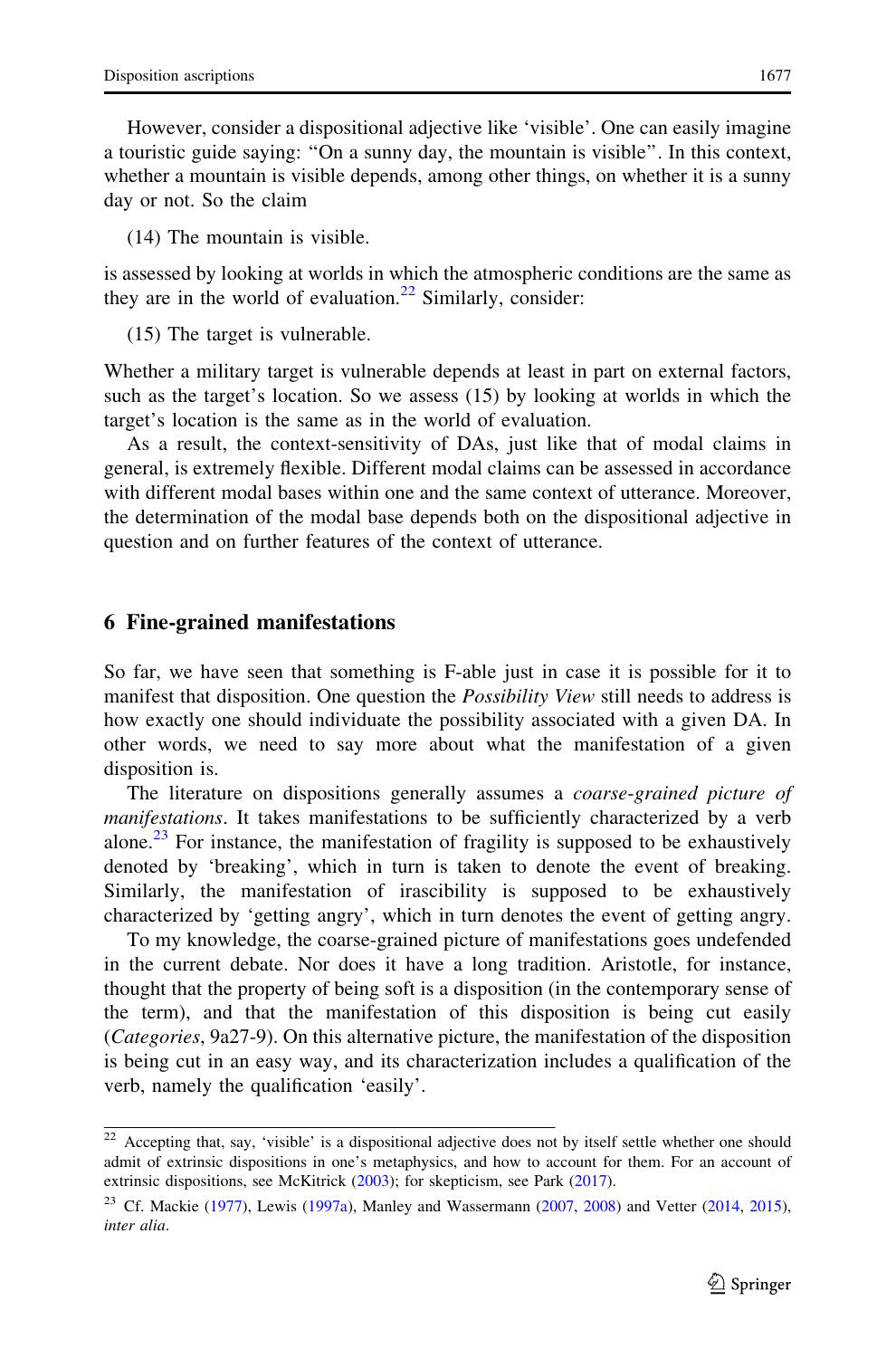Let us generalize this thought. Call a *fine-grained picture of manifestations* a picture on which the manifestation of a disposition is in some cases best individuated by means of expressions that include qualifications of the verb, such as for instance adverbial qualifications. For instance, the manifestation of fragility is being broken easily; the manifestation of breakability, on the other hand, is successfully characterized merely by 'being broken'. So manifestations can be events which are more fine-grained than it is usually assumed. I shall now argue that the correct account of DAs has to assume the fine-grained picture of manifestations, and the coarse-grained picture is to be dismissed.

First, consider again the argument from embedded contexts given in Sect. [4.](#page-5-0) Among other things, the argument gives us a reason to assume that claims such as the ones below, at least in some contexts, imply one another:

 $(16)$  N is fragile.

 $(17)$  N can be broken easily.

This suggests that the manifestation of fragility should be characterized with a verbal expression in its passive form.<sup>24</sup> It also begins to provide us with reason for thinking that the qualification 'easily' is relevant to the characterization of the manifestation of fragility.

Now let us take a closer look at (17). This claim actually contains two verbal expressions: the modal 'can' and the expression that falls within the scope of the modal, 'be broken'. Can 'easily' modify either of them? Some authors suggest that 'easily' can modify modals. $^{25}$  I think there might be ground for skepticism here, especially in connection with circumstantial modality. But for present purposes I focus on making a narrower claim. My claim is this: (16) and (17) imply each other in many contexts, provided we take 'easily' to modify 'being broken'.

Let me give some general reasons for accepting that 'easily' can modify verbs that fall within the scope of a modal. I do not expect this point to be controversial. But given that it is crucial for my purposes, it is worth giving it explicit support. Consider how 'easily' coordinates with other adverbs that cannot modify a modal, such as 'quickly':

(18) The glass can be broken quickly and easily.

Coordination typically only works when you are coordinating things of the same type. (18) is felicitous, so in this case coordination works. This suggests that here both adverbs modify the same item, namely 'be broken', and thus 'easily' acts as a manner adverb here.

 $24$  Similarly, the manifestation of visibility is something like being seen; the manifestation of thinkability is something like being thought; etc.

<sup>&</sup>lt;sup>25</sup> Vetter ([2014,](#page-24-0) [2015](#page-25-0): 70ff) suggests that there is a bi-implication between (16) and (17) when 'easily' is interpreted as qualifying the modal 'can'. I discuss her resulting semantics in Sect. [7,](#page-13-0) and show how my account avoids the difficulties of Vetter's in Sect. [8](#page-15-0). For another account of how 'easily' may qualify modals, see Klecha ([2014a](#page-24-0), [b](#page-24-0)). Klecha ([2012](#page-24-0), [2014b](#page-24-0): chapter 5) argues against the view that 'possible' is gradable also within epistemic contexts—contra Lassiter [\(2011\)](#page-24-0), inter alia—but claims it can nonetheless be qualified by 'easily'.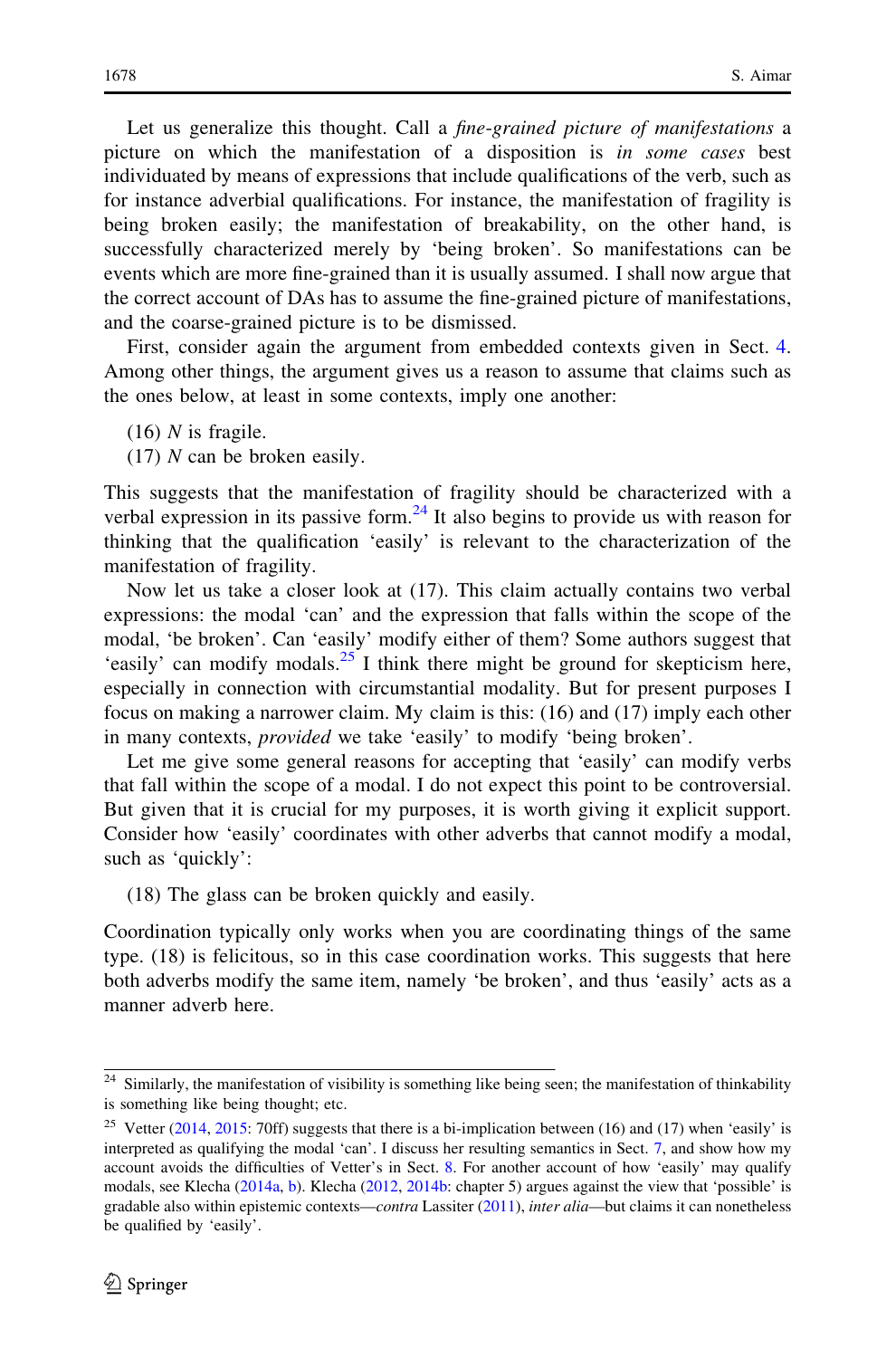Now consider this exchange:

''That glass was fragile.'' ''Why?'' ''It broke easily.''

Here 'easily' does not modify the modal—there is no modal for it to modify! This gives us reason to assume that (16) correlates with (17) when the later interpreted in such a way that 'easily' modifies 'break'. But then, we have a reason to conclude that 'being broken' is not a correct characterization of the manifestation of fragility. To characterize this manifestation correctly, we need a more specific expression, such as 'being broken easily'—where 'easily' gets precisified by context and often means, roughly, 'under little impact force' (cf. Sect. [8](#page-15-0)).

The point extends to other dispositional adjectives. Consider:

(19) The task is feasible.

Roughly, something is feasible just in case it can be accomplished with an acceptable amount of effort. So the manifestation of feasibility is something like: being accomplished with an acceptable amount of effort. More generally, the manifestation of a disposition is often best characterized not merely by means of a verb, but a verb together with some qualification. The resulting expression picks up a more specific event than the event denoted by the verb alone. So some dispositions have fine-grained manifestations.

Note that the fine-grained picture of manifestations indirectly supports the Possibility View. The coarse-grained picture does not fit well together with an immediate implication of the view, namely the sufficiency of manifestations thesis—the thesis that actually manifesting a disposition is sufficient for possessing it (cf. Sect. [2.1\)](#page-3-0). When joined with a coarse-grained picture of manifestations, the sufficiency of manifestations thesis yields bad results. For instance, on the assumption that breaking is the manifestation of fragility, the sufficiency of manifestations implies that if something breaks, it is fragile. Yet a bull-dozer's breaking that a block of marble doesn't seem to warrant the conclusion that the block is fragile.<sup>26</sup> So one should not endorse the sufficiency of manifestations thesis and a coarse-grained picture of manifestations together.

Now, when joined together with the sufficiency of manifestations thesis, the finegrained picture of manifestations yields good results. For instance, it tells us that, at least in many contexts, if something gets broken easily, then it is fragile—as seems plausible. Since the fine-grained picture of manifestations is independently motivated, this further supports the *Possibility View itself.*<sup>27</sup>

<sup>&</sup>lt;sup>26</sup> Similarly, getting angry is taken to be the manifestation of irascibility. But the fact that Gandhi got angry once (let's suppose) does not seem to show that he was irascible.

 $27$  Note also that since the *Possibility View* assumes a fine-grained account of manifestations, it can explain why fragility ascriptions, say, imply breakability ascriptions but not vice versa. Breakability and fragility have different manifestations: the manifestation of breakability is the event of being broken, and the manifestation of fragility is the event of being broken easily. On the assumption that getting broken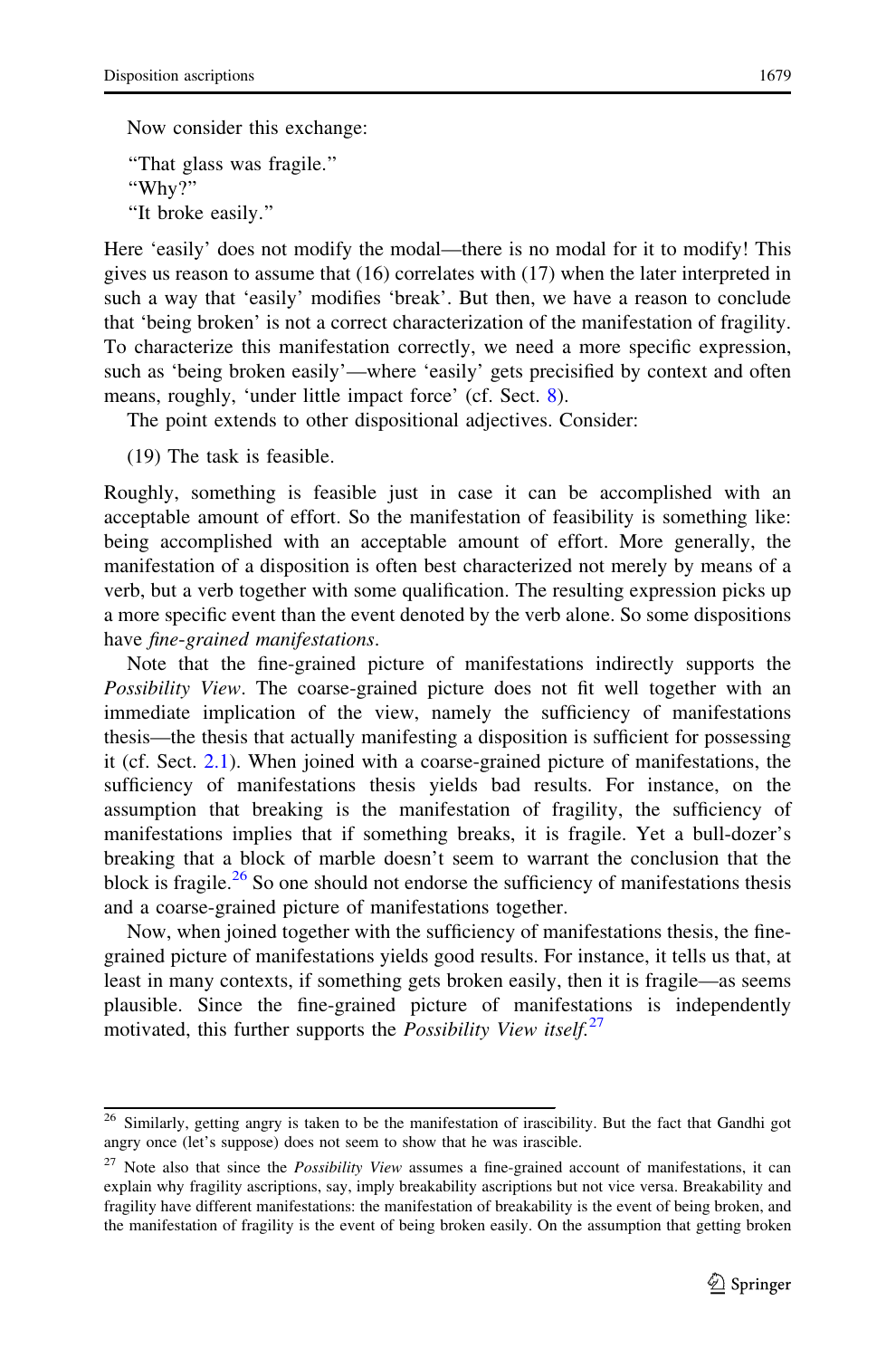# <span id="page-13-0"></span>7 Comparison with (some) alternative views

Having stated the central claims of the Possibility View, it can be useful to compare and contrast it with other views that do not attempt at reducing disposition ascriptions to DAs. In particular, there are two main alternatives to the standard counterfactual picture that lie somewhat in the vicinity of the Possibility View: Manley and Wassermann ([2007](#page-24-0), [2008](#page-24-0))'s, and Vetter [\(2014,](#page-24-0) [2015](#page-25-0))'s. This section looks at each of these views, and clarifies where and why the *Possibility View* differs.

# 7.1 Manley and Wassermann ([2008\)](#page-24-0)

Manley and Wassermann [\(2008](#page-24-0)) offer an account of expressions of the form 'x is disposed to  $\varphi'$  while taking some distance from counterfactual accounts:

(MW) 'x is disposed to  $\varphi$ ' is true iff x would  $\varphi$  in some suitable proportion of C-cases.

where a C-case is a sufficiently specific possible scenario, and the context determines the threshold for suitability—namely, in how many scenarios  $x$  has to manifest the disposition in order to possess that disposition. For instance, an object is disposed to break just in case it breaks in enough possible scenarios.

We have seen that expressions of the form 'x is disposed to  $\varphi$ ' fall beyond the scope of this paper. But one can extend Manley and Wasserman's view to DAs in the following way:

(MW') 'x is F-able' is true iff x would  $\varphi$  in some suitable proportion of C-cases.

Here 'C' picks up the stimulus-conditions for the manifestation of a disposition. For instance, in the case of fragility C-cases are cases in which  $n$  is stressed. Moreover, the suitable proportion of C-cases is established by context.

The Possibility View differs from (MW') in a number of ways. First, (MW') assumes that, at least for many dispositions, it is possible to specify a clear and extrinsic stimulus conditions that trigger the manifestation of a given disposition. For instance, fragility requires referring to stress conditions of a given sort.<sup>28</sup> The Possibility View does not assume that there are extrinsic conditions for the manifestation of a disposition that can be independently specified.

Second, (MW') claims that the modal force of a DA varies with context—the context allegedly tells us in how many possible worlds a manifestation has to occur for the DA to be true. Among other things, this threatens to make a DA ambiguous—in some contexts it may stand for a necessity claim, in others for a

Footnote 27 continued

easily is a way of getting broken, the fact that it is possible to break easily implies that it is possible to break (and not vice versa). But then, if something is fragile, it is breakable (and not vice versa).

 $28$  For objections to this assumption, see Vetter  $(2011, 2014, 2015)$  $(2011, 2014, 2015)$  $(2011, 2014, 2015)$  $(2011, 2014, 2015)$  $(2011, 2014, 2015)$  $(2011, 2014, 2015)$ .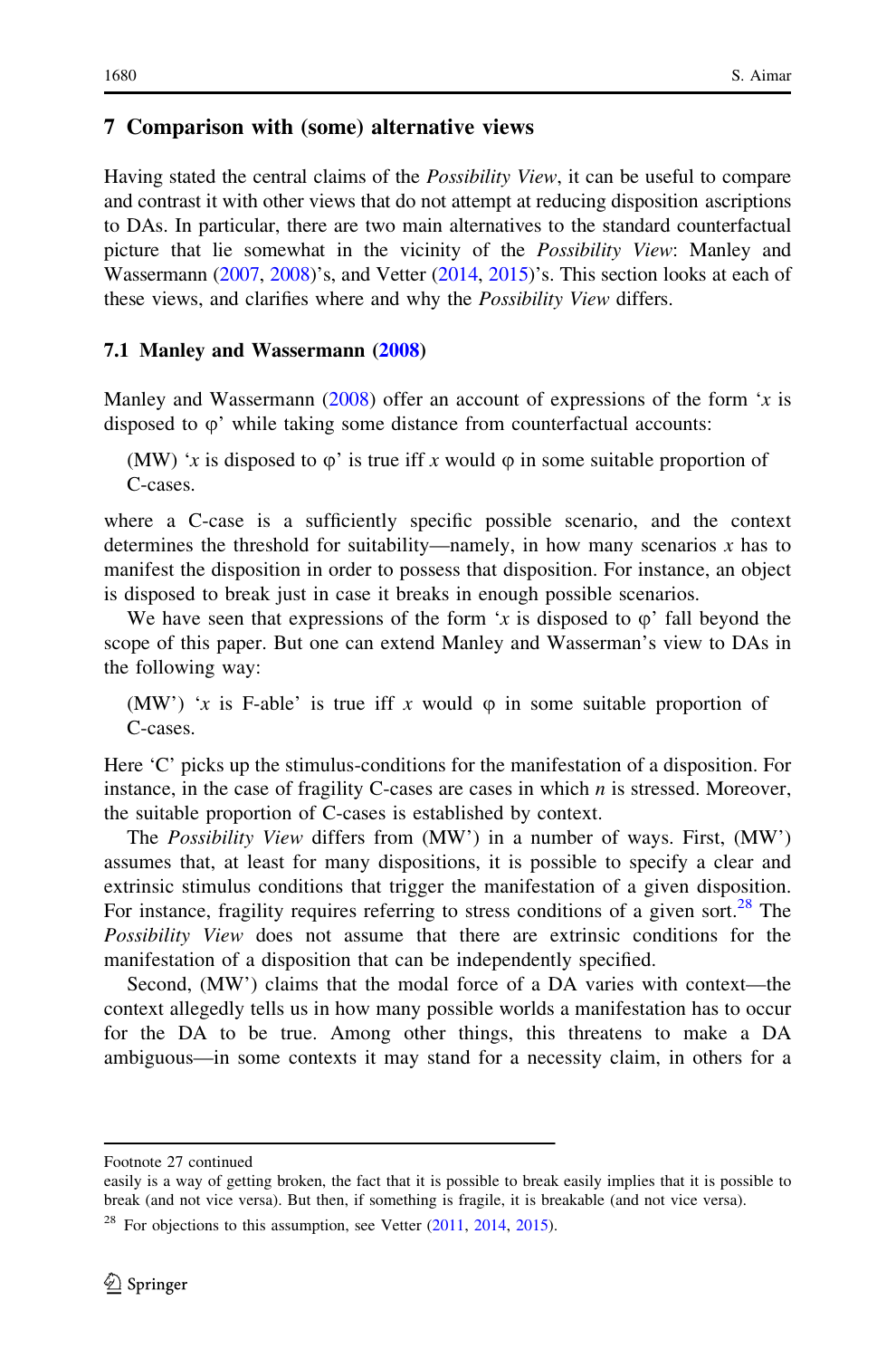<span id="page-14-0"></span>possibility clams, and yet in others for something in between.<sup>29</sup> By contrast, the Possibility View endorses a more straightforwardly unitary account of DAs, since it takes all these claim to be equivalent to possibility claims.

Third, (MW') so far lacks a necessary ingredient: it does not tell us how worlds are to be counted. Yet it appeals to a kind of quantification that requires for something to hold in a relevant proportion of accessible worlds. Thus to fully complete (MW') a criterion for counting worlds would need to be provided. The Possibility View, on the other hand, does not need to provide such a criterion.

Finally, Manley and Wasserman assume the coarse-grained picture of manifestations. They preserve for instance the standard assumption that the manifestation of fragility is sufficiently described by the associated verb, and thus amounts to an event of breaking. Accordingly, they deny the sufficiency of manifestations thesis. By contrast, the Possibility View opts for a fine-grained picture of manifestations and endorses the sufficiency of manifestations thesis (cf. Sects.  $2.1$  and  $6$ ). We have already given reasons for preferring a fine-grained picture of manifestations (Sect. [6](#page-10-0)). We shall also see later that the endorsement of a coarse-grained picture of manifestations can lead to a problematic account of the gradability of dispositional adjectives (Sect. [8.1](#page-16-0)).

#### 7.2 Vetter [\(2014](#page-24-0), [2015](#page-25-0))

Vetter [\(2014,](#page-24-0) [2015\)](#page-25-0) posits two classes of DAs. DAs such as 'the glass is breakable', she says, are possibility claims—just like the Possibility View says. Yet other DAs, such as 'the vase is fragile' and 'Socrates is irascible', have a stronger modal force:

 $x$  is fragile *simpliciter* just in case it breaks in a sufficiently large proportion of the relevant possible worlds, where context may determine what counts as sufficiently large. ([2015:](#page-25-0) 73)

That is:

(V) 'x is fragile' is true iff x breaks in a few possible worlds.

Here context determines both the domain of quantification and the modal force denoted by 'a few'—in at least how many worlds  $a$  has to break to count as fragile.

Now (V) is remarkably close to (MW'). One difference is that for Vetter the relevant threshold is always relatively close to—but not identical with—the threshold of possibility, rather than necessity. So on her account the number of

<sup>&</sup>lt;sup>29</sup> To avoid ambiguity, one may either (i) try and develop this view by suggesting that the modal force of dispositional adjectives is a free variable to be saturated by context, or (ii) embrace polysemy. On (i), the interaction with context of these modals works like that of 'that': they have a different content in different contexts, but somehow the same sort of character. I know of no such developed account, and I am skeptical about its prospects. The main challenge for such a view would be to give a plausible story about how to distinguish character and context for modals. On (ii), a dispositional adjective becomes a single lexical item with many related senses. This amounts to accepting that many dispositional adjectives involve a weak form of ambiguity. Viebahn and Vetter ([2016\)](#page-25-0) propose polysemy for 'may' and 'can'.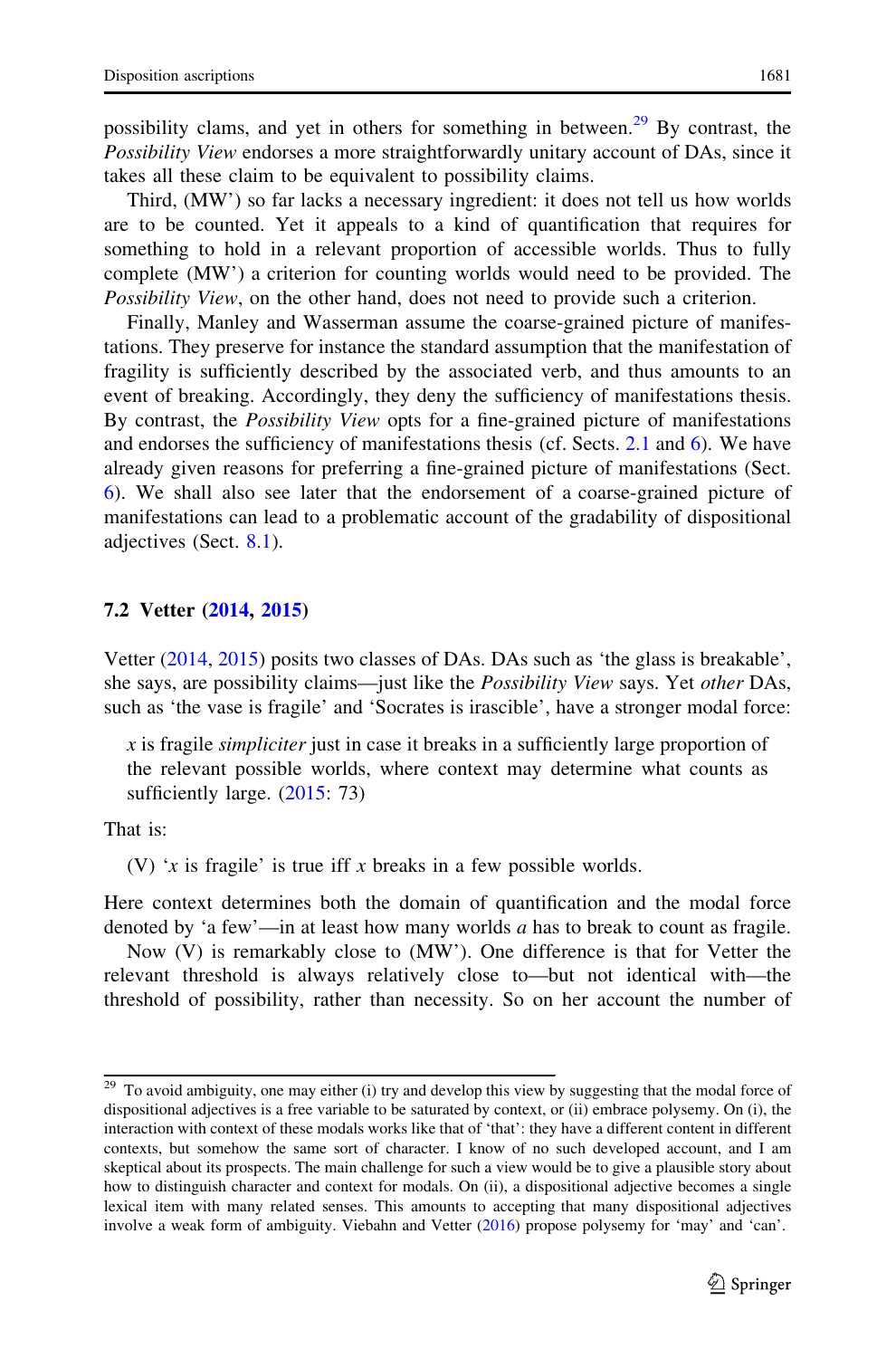<span id="page-15-0"></span>worlds in which something has to break to count as fragile is always relatively  $low.<sup>30</sup>$ 

The *Possibility View* differs from Vetter's in three main ways. First, Vetter does not offer a fully unified account of DAs. She posits two classes of DA, and adds that the second class of DAs is not equivalent to standard possibility claims—contrary to what the *Possibility View* says. Just like (MW'), then, this view threatens to posit an ambiguity amongst DAs, in that it claims that the modal force of the second set of DAs is ultimately context-dependent.<sup>31</sup>

Second, Vetter's understanding of manifestations sides yet again with the standard assumption that these manifestations are best characterized merely by a verb, and accepts that the manifestation of a disposition of fragility just is the eventtype of breaking. As we have seen, however, a fine-grained account of manifestation is ultimately preferable (Sect.  $6$ ).

Third, Vetter's view requires certain conditions to hold in a large proportion of relevant possible worlds. To be complete the view would have to tell us how exactly the worlds are to be counted, both in finite and infinite domains. On this view, when assessing DAs such as fragility claims we have to conclude that the claim is true in case the object breaks in a sufficiently large proportion of relevant worlds. Even accepting that context has a role to play here, one cannot apply the view without criterion for counting worlds. By contrast, the Possibility View simply appeals to existential quantification over possible worlds.

To sum up, the Possibility View offers a more unified and straightforward account of DAs than its closer alternatives. It also endorses a different and independently motivated picture of manifestations. Moreover, in the next section I show that the differences between the Possibility View and these alternatives allow my view to better account for the gradability of dispositional adjectives.

## 8 The gradability of dispositional adjectives

Gradability is the linguistic phenomenon whereby adjectives can be naturally modified by qualitative modifiers such as 'more', 'less' and 'very', and appear in comparative clauses. Thus 'green' is a gradable adjective, since it can appear in comparative clauses, as in:

(20) This leaf is greener than that one.

Several dispositional adjectives are gradable too. They can appear in comparative clauses, as in:

- (21) This vase is more fragile than that one.
- (22) I am more irascible than you are.

 $30$  Vetter [\(2015](#page-25-0): 73ff).

<sup>&</sup>lt;sup>31</sup> One may try to avoid ambiguity by pursuing either polysemy or indexicality. Since Vetter accepts that 'can' and 'may' involve polysemy—in Viebahn and Vetter [\(2016](#page-25-0))—she would probably extend polysemy to dispositional adjectives.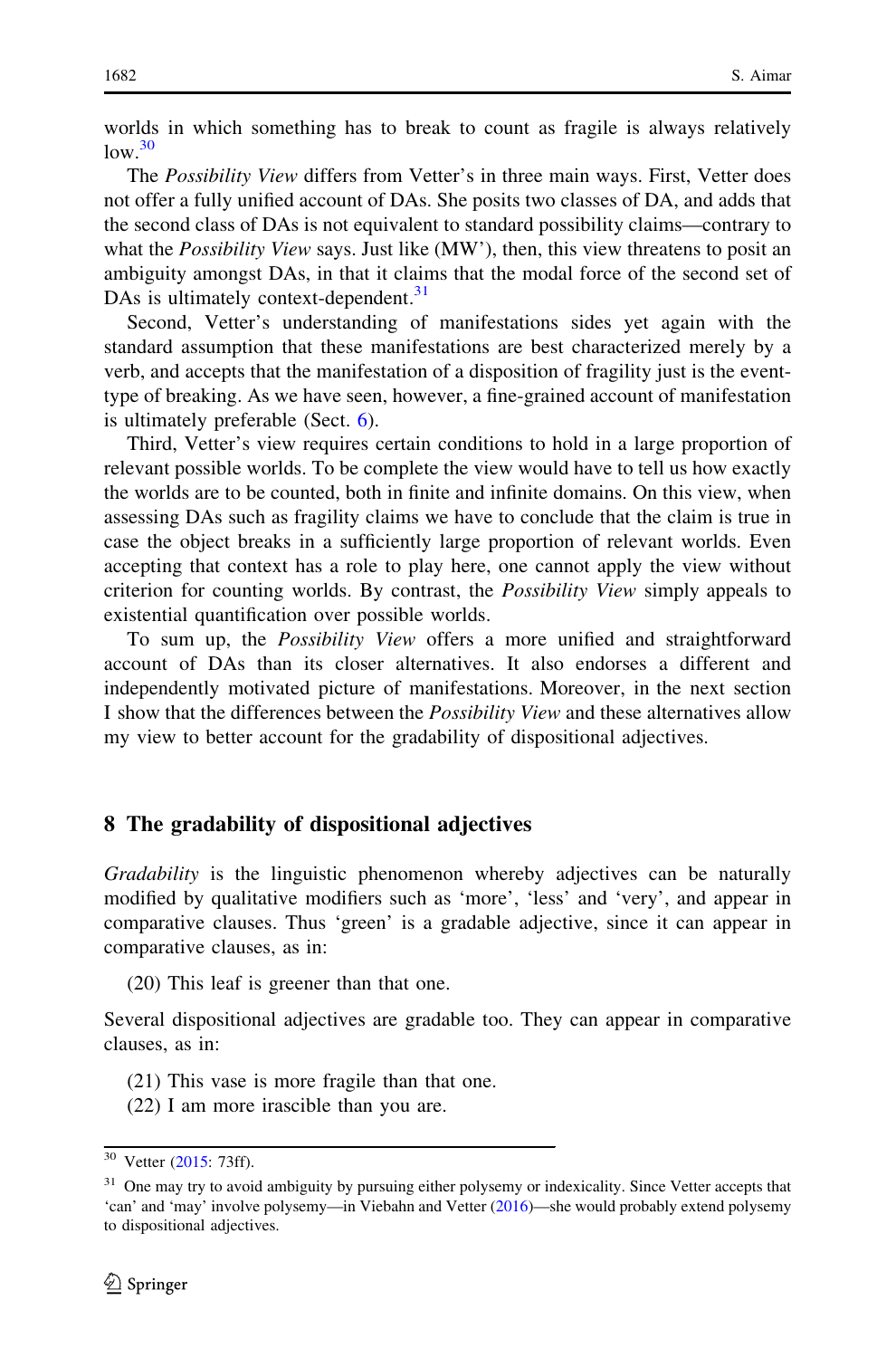<span id="page-16-0"></span>They can also be qualified with 'very', 'extremely', 'incredibly', etc.

Gradability is hotly debated amongst linguists at the moment. What tends to be accepted is that accounting for the gradability of property ascribing adjectives requires one to specify an ordering. Along that ordering, one calculates the degree to which an entity has the property, and how the degree gets fixed (cf. Klein: [1980,](#page-24-0) [1991;](#page-24-0) Kennedy and McNally [2005\)](#page-24-0). For example, one can account for

(23) Tom is taller than Jim,

by specifying the degree of Tom's and Jim's tallness along the ordering of height. If on that ordering Tom's degree of tallness is higher than  $\text{Jim's}, (23)$  is true.<sup>32</sup>

The individuation of an ordering appears to be difficult for DAs, however. What is the relevant ordering for 'fragile', for example? This seems unclear. Some views about the gradability of dispositional adjectives have appeared within the dispositions debate (Manley and Wassermann [2007](#page-24-0), [2008](#page-24-0); Vetter [2014](#page-24-0), [2015\)](#page-25-0). In what follows, I argue that these accounts are problematic (Sect. 8.1). Then I show that, given the Possibility View, the account of the gradability of non-dispositional adjectives can be extended to dispositional adjectives in a straightforward way (Sect. [8.2\)](#page-18-0).

# 8.1 Current accounts

The most developed accounts of the gradability of dispositional adjectives have been put forward precisely by Manley and Wassermann [\(2007](#page-24-0), [2008\)](#page-24-0) and Vetter [\(2014](#page-24-0), [2015\)](#page-25-0), the authors who put forward the closest alternatives to the Possibility View. As far as gradability goes, their two accounts are remarkably alike.

Manley and Wassermann suggest:

x is more disposed to M when C than y iff x would M in more C-cases than y. ([2007:](#page-24-0) 72ff; [2008:](#page-24-0) 17)

For instance,  $a$  is more fragile than  $b$  just in case  $a$  breaks when struck in more C-cases than b, where C-cases are relevant possible scenarios selected by context. Similarly, Vetter writes:

 $x$  is more fragile than  $y$  just in case  $x$  breaks in more of the relevant worlds than y. ([2015:](#page-25-0) 73)

So: x is more fragile than y just in case there are more scenarios in which x breaks than scenarios in which y breaks.

Vetter gives us more details about how to think about possible scenarios than Manley and Wasserman. I will focus on discussing her version of this account of gradability. She suggests:

<sup>&</sup>lt;sup>32</sup> Scholars often talk about a scale, rather than an ordering (cf. Klein [1980,](#page-24-0) [1991;](#page-24-0) Kennedy and McNally [2005,](#page-24-0) [2010,](#page-24-0) inter alia). But strictly speaking to get gradability one only needs an ordering, and not a metric. Plausibly, some adjectives should be associated merely with an ordering rather than a metric, since not for every gradable adjective F one can say things like 'a is twice as F as  $b$ '. In the main text, I talk about orderings, and assume that scales are special cases thereof.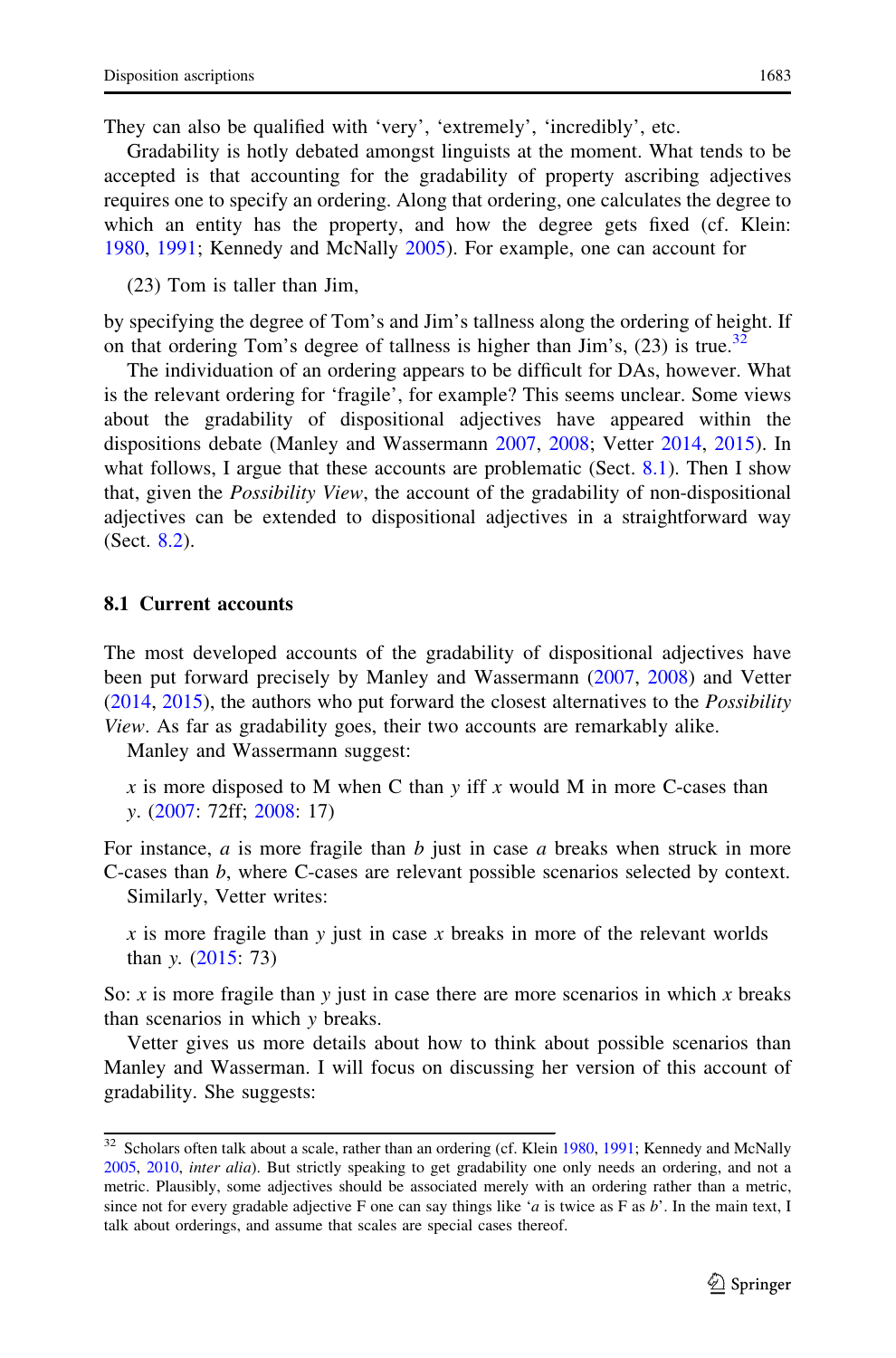To get the proportions right, we should quantify not over worlds but over cases or centered worlds: triples of a world, a time, and an object. An irascible person will typically get angry any number of times within one world, and a transmissible disease will typically be transmitted more than once. What should determine the proportion that makes a person count as irascible, or a disease as transmissible, is not the number of worlds in which the person becomes angry at least once or the disease transmitted at least once, but rather the number of individual instances of anger or transmission: in other words, of cases [\(2015](#page-25-0): 77).

The idea is simple enough:  $x$  is more fragile than  $y$  just in case, for a given context of utterance,  $x$  breaks in more centered worlds than  $y$  does. In general, for a dispositional adjective 'F-able', x is more F-able than y just in case  $x \varphi$ -es in more centered worlds than y.

Yet, I submit that this account of gradability is problematic. Assume the following scenario:

R-bulls and G-bulls. R-Bulls get angry when they see something green. They also get angry when they see something red. G-bulls behave just like r-bulls under all circumstances, except when they see something green; the sight of green instantly kills them.<sup>33</sup>

Now consider the claim

(24) R-bulls are as irascible as g-bulls.

Given our scenario, Vetter's account predicts that (24) is false. There are more centered worlds in which r-bulls get angry than centered worlds in which g-bulls get angry. R-bulls get angry in the centered worlds in which they only see something green. But g-bulls cannot survive in these centered worlds. Hence, r-bulls are more irascible than g-bulls.

Yet, strictly speaking, the issue of whether they are as irascible as r-bulls seems to be open. The question of whether g-bulls are as irascible as r-bulls is, at the very least, intelligible and not trivial. One could imagine a group of biologists who takes up this research question, and tries to find out whether g-bulls are more irascible than r-bulls. So the truth of (24) should not be rejected out of hand by our semantics—contrary to what the account says.

On the face of this difficulty, one might try to fix Vetter's account in three main ways. First, one could suggest that likelihoods are to be evaluated conditionally. Given R-bulls and G-bulls, one has to assess  $(24)$  by considering the probability of getting angry conditional on seeing, say, something red. The probability of an r-bull getting angry on seeing something red is high. By definition, the probability of a g-bull getting angry on seeing something red is also high. Accordingly, r-bulls turn out to be as irascible as g-bulls.

One can understand the resulting view as saying that DAs are equivalent to conditionals with probabilistic truth-conditions. On this view, g-bulls are irascible

<sup>&</sup>lt;sup>33</sup> The set-up is in many ways analogous to Kripke's killer-yellow scenario—cf. Lewis ([1997b](#page-24-0): 344).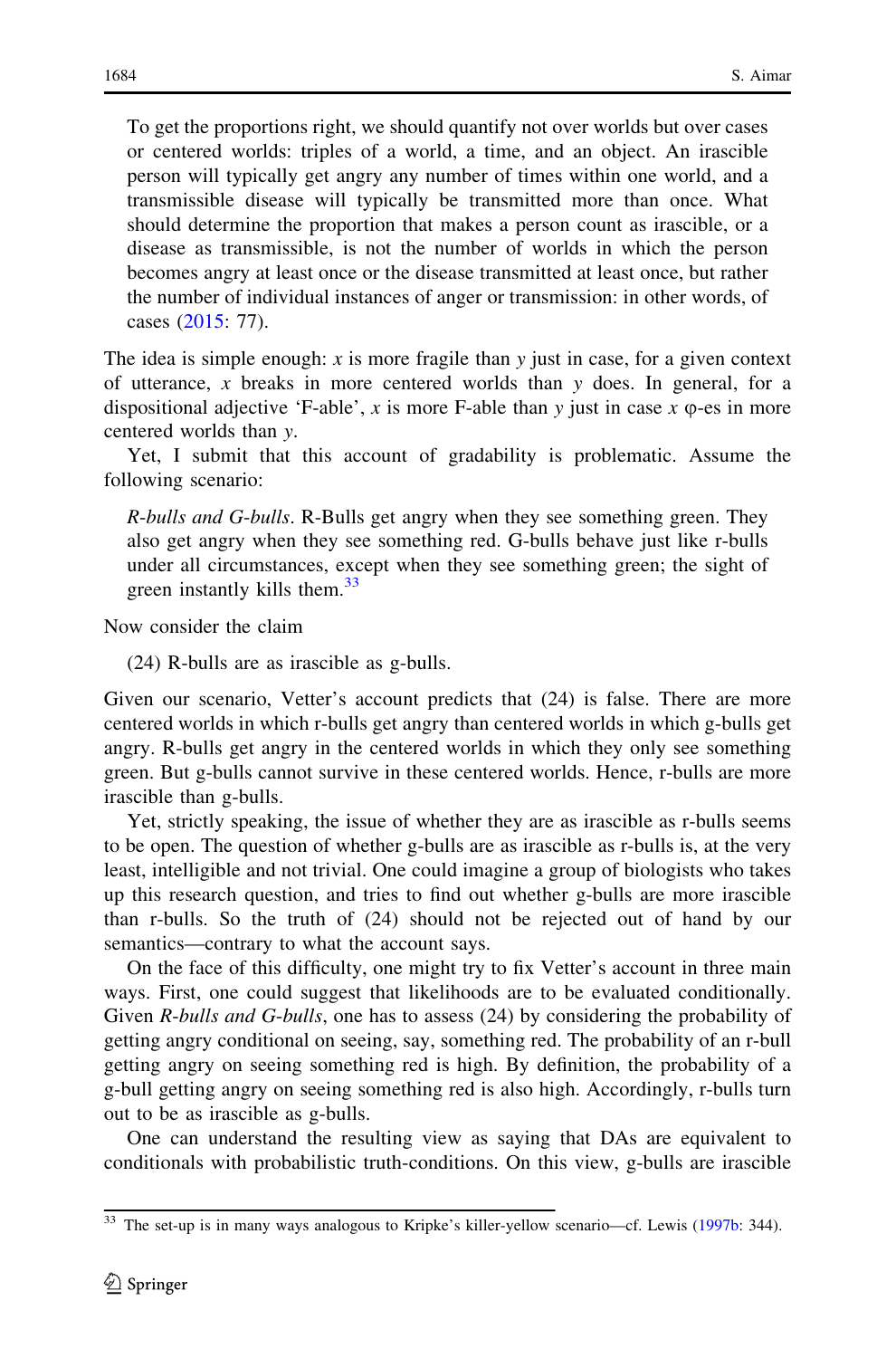<span id="page-18-0"></span>just in case if they see something red, they get angry. This conditional is true just in case, given the probability that g-bulls see something red, the probability that g-bulls get angry is sufficiently high. But Vetter herself points out that conditionalizing on triggering conditions yields unsatisfactory accounts of DAs (cf. Vetter [2011](#page-24-0), [2014](#page-24-0), [2015:](#page-25-0) Sect. 2.2–2.6). Given that one wants to specify the general ascription conditions for irascibility, it is implausible to suggest that something is irascible just in case, if it sees something red, it gets angry. Surely, redness is just one of many triggering conditions of irascibility. Nor can one say: something is irascible just in case, if something makes it angry, it gets angry. For this is trivial.

Alternatively, one may try to posit constraints on the domain of possible worlds which are relevant for assessing a given DA. Perhaps, for every world in the domain of quantification, the context keeps fixed the properties of an object which entail the possession of the disposition, and allows for maximal variation otherwise. Thus:  $x$  is F-able just in case, in a few of the worlds in which  $a$  has a set of properties which entail the possession of F-ability, x is F-able. Yet, the resulting account makes  $(24)$ true of necessity. For the account is trivial. Everything is such as to have a given disposition in any world in which it has a set of properties which entail the possession of the disposition.

Third, one might stipulate that the context allows us to keep (24) open. We thus get: x is F-able just in case in a few of the worlds in which x preserves a given set of properties,  $x \varphi$ -es, where the relevant set of properties is determined by context in such a way that one can predict the truth-value of (24) correctly.

As it stands, however, this view is ad hoc. It tells us that DAs interact with context in a way which makes the truth-value of claims such as (24) come out right, without giving us independent reasons to think that the context interacts with DAs in the relevant way, nor further details about how the interaction with context is supposed to go. It is unclear that any such account is available, and that it would predict the needed results. In its absence, Vetter's view has not been shown to correctly capture the gradability of dispositional adjectives.

#### 8.2 My account: gradable manifestations

Let us take stock. So far, we have seen that a challenge for a view about DAs is to offer an account of the gradability of dispositional adjectives. We have also seen that the main account of their gradability in the literature are problematic. I will now put forward an alternative account of the gradability of dispositional adjectives.

Other things being equal, it is desirable to capture the gradability of all gradable adjectives in a unified way. Accordingly, it is worth aiming at extending the framework already in use to account for adjectives like 'tall' and 'green' to dispositional adjectives too. As we have seen, on these accounts gradability specifies the degree to which an entity possesses a given property is measured against a contextually determined ordering. To extend such an account to dispositional adjectives, one needs to explain how to individuate their orderings.

Interestingly enough, the characterization of manifestations endorsed by the Possibility View allows one to individuate an ordering for dispositional adjectives in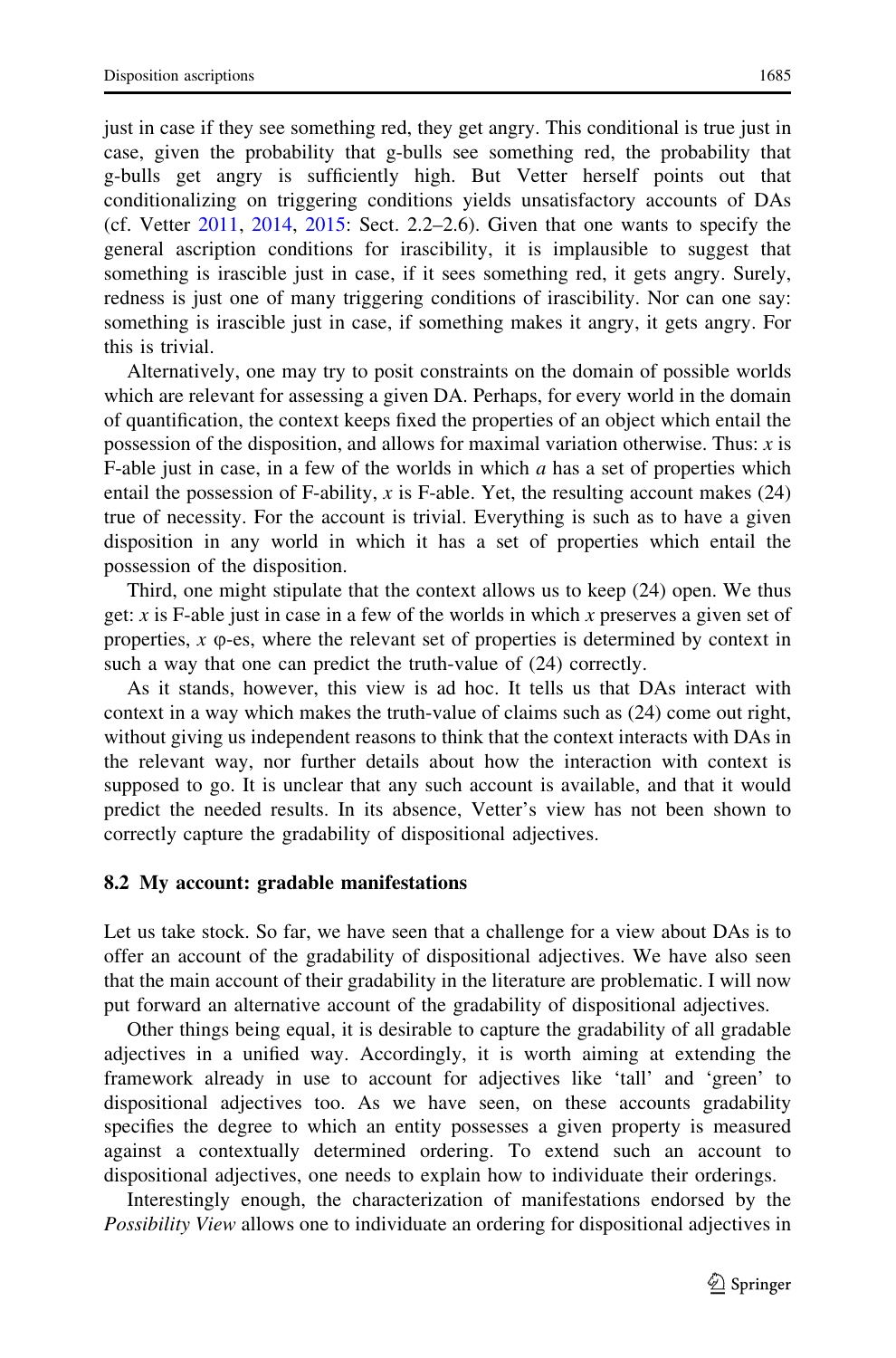a straightforward way. We now know that DAs like fragility ascriptions require us to include some qualification of the verb used to characterize the manifestation of a given disposition. Say, something is fragile just in case it is possible for it to be broken easily (cf. Sect.  $6$ ).

Now the qualifications of the verb that are part of the characterization of the manifestation of certain dispositions can be gradable. For instance, 'easily' is gradable: one can do things more or less easily, say. This allows us to determine the ordering in play in comparison clauses involving dispositional adjectives. For instance, in a context in which 'easily' means the same as 'with little impact force', x is more fragile than y just in case x can break with less impact force than y.<sup>34</sup>

Similarly, consider 'feasible'. Its manifestation contains some qualification – something like 'with little effort', where what counts as little effort is a contextsensitive matter. This allows us to determine the ordering in play in comparison clauses involving feasibility: x is more feasible than y just in case x can be accomplished with less effort than y.

Generally put, qualifications on the manifestation-verb account for the fact that dispositional adjectives are gradable. This is because the gradability of a dispositional adjective depends on the gradability of the manifestation associated with the relevant disposition. The more an object can break easily, the more fragile it is. The more a task may can get accomplished with little effort, the more feasible it is. The degree to which something possesses a disposition depends on the degree to which it manifests the disposition in the relevant manifestation-world(s).<sup>35</sup> In a slogan: dispositions are gradable because they have gradable manifestations. So one can measure the degree to which something has a disposition in term of the degree to which it manifests the disposition in the manifestation-world(s).<sup>36</sup>

Now consider a claim of the form:

 $(27)$  x is more fragile than y.

Given what we have just seen, the claim is true just in case x manifests fragility more than y. Manifesting fragility amounts to breaking easily, where what qualifies as to breaking easily is context-sensitive. Suppose we are in a context where

<sup>&</sup>lt;sup>34</sup> This explains why it is more natural to grade a dispositional adjective like 'fragile' than an adjective like 'breakable'. When 'breakable' also appears in gradable constructions, this is because we grade breakability by using an ordering that relies on features of the manifestation, being broken.

<sup>&</sup>lt;sup>35</sup> The account can thus be developed further by building on current accounts of how to measure and compare events—see Wellwood et al. ([2012\)](#page-25-0) for an overview. See also Wellwood [\(2015](#page-25-0)) for an account of gradable predicates that maps them to degrees of events or states.

<sup>&</sup>lt;sup>36</sup> Formally, one can regiment this picture in different ways. One may try to appeal to Kratzer's ordering source (introduced in Kratzer [1981](#page-24-0), [1991,](#page-24-0) [2012\)](#page-24-0). If so, the gradability of claims such as 'x is more likely to break than y' might be accounted for in terms of degrees of closeness to an ideal set by context roughly, 'x is more likely to break than  $y'$  just in case at least one possible world in which x breaks easily is closer to the ideal than any world in which y breaks easily. However, note that the ideal would also have to encode that breaking under less impact force leads to a higher ranking (for an account of modal comparisons that encodes some higher-order information of this sort in the ideal, see Katz et al. [2012](#page-23-0); Silk [2017\)](#page-24-0). Alternatively, one might order words without appealing to an ideal. What one needs here is a contextually-determined standard of comparison that gives us an ordering of the relevant possible worlds, and a function that tells us how to establish whether x has a given disposition to a higher degree than y.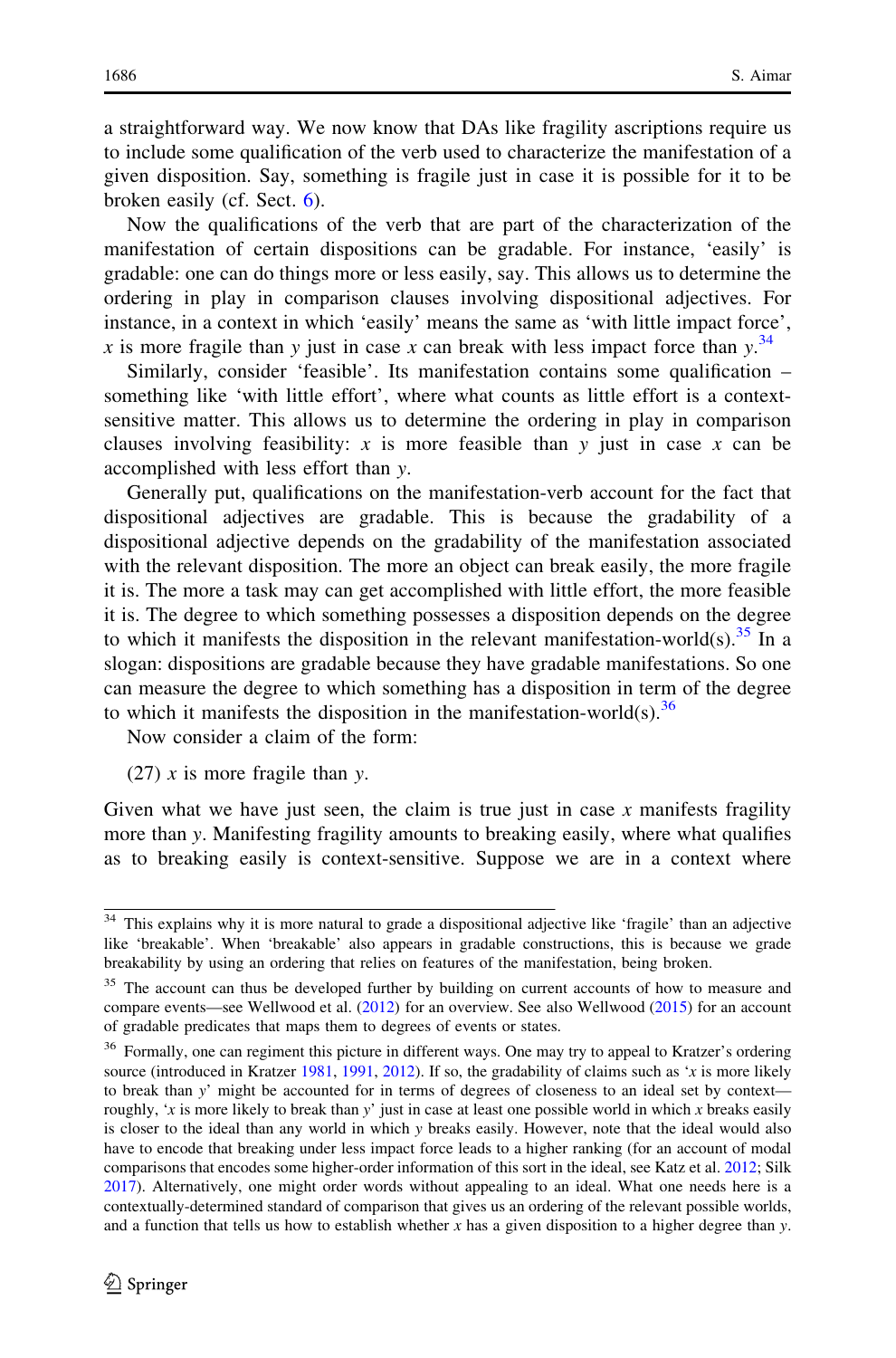<span id="page-20-0"></span>breaking easily means to break under an impact force that is equal to or lower than 2N. I suggest that in this context (27) is true just in case there is a relevant possible world in which x breaks under less impact force than  $\nu$  breaks in any of the relevant possible worlds.

We are now in a position to re-consider the objection I put forward against Vetter's account, the R-bulls and G-bulls case. As we have seen, this objection brings out how Vetter does not properly account for the gradability of 'irascible'. Her view wrongly rules out that g-bulls and r-bulls are equally irascible. Does my account do better?

I submit that it does. On the Possibility View, as we have just seen, the gradability of the manifestation of a disposition transfers to the disposition itself. Thus we can account for the r-bulls and g-bulls case as follows: a g-bull is more irascible than an r-bull just in case it can get angry with a weaker provocation than an r-bull. Here what counts as a weak provocation is a context-sensitive matter. This account does not deny out of hand that g-bulls and r-bulls are equally irascible. Moreover, on the account it is likely to turn out to be true, for many contexts, that g-bulls and r-bulls are equally irascible. This seems to be the correct result.

# 9 Two possible objections

#### 9.1 Soft spots

Objection. One may take cases like the following to be a problem for my account:

Soft Spot. A concrete block withstands heavy forces. Yet, it has one soft spot. At a particular corner, it is very easy to break. There, little force will do.<sup>37</sup>

In this scenario,

(28) The block is not fragile.

seems true. Yet, the block could be broken easily at the corner. So, on the *Possibility* View,  $(28)$  comes out false.<sup>38</sup>

*Reply*. The objection is too quick. The following claim

(29) I can walk through the wall.

seems false. Yet, quantum mechanics tells us it is physically possible for me to walk through a wall, under ordinary conditions. The probability that this happens is incredibly low. Nonetheless, it is a possible event.

News from quantum mechanics could be taken as a reason for denying that (30) is ever false. Or, more plausibly, one can assume that when we assessing (30) we usually do not consider worlds in which I walk through a wall. There are in fact

 $37$  This case is similar to one given by Manley and Wassermann ([2008](#page-24-0): 67).

 $38$  Vetter [\(2015](#page-25-0): 10) takes this case to support her account of DAs—but see Sects. [7.2](#page-14-0) and [8.1](#page-16-0).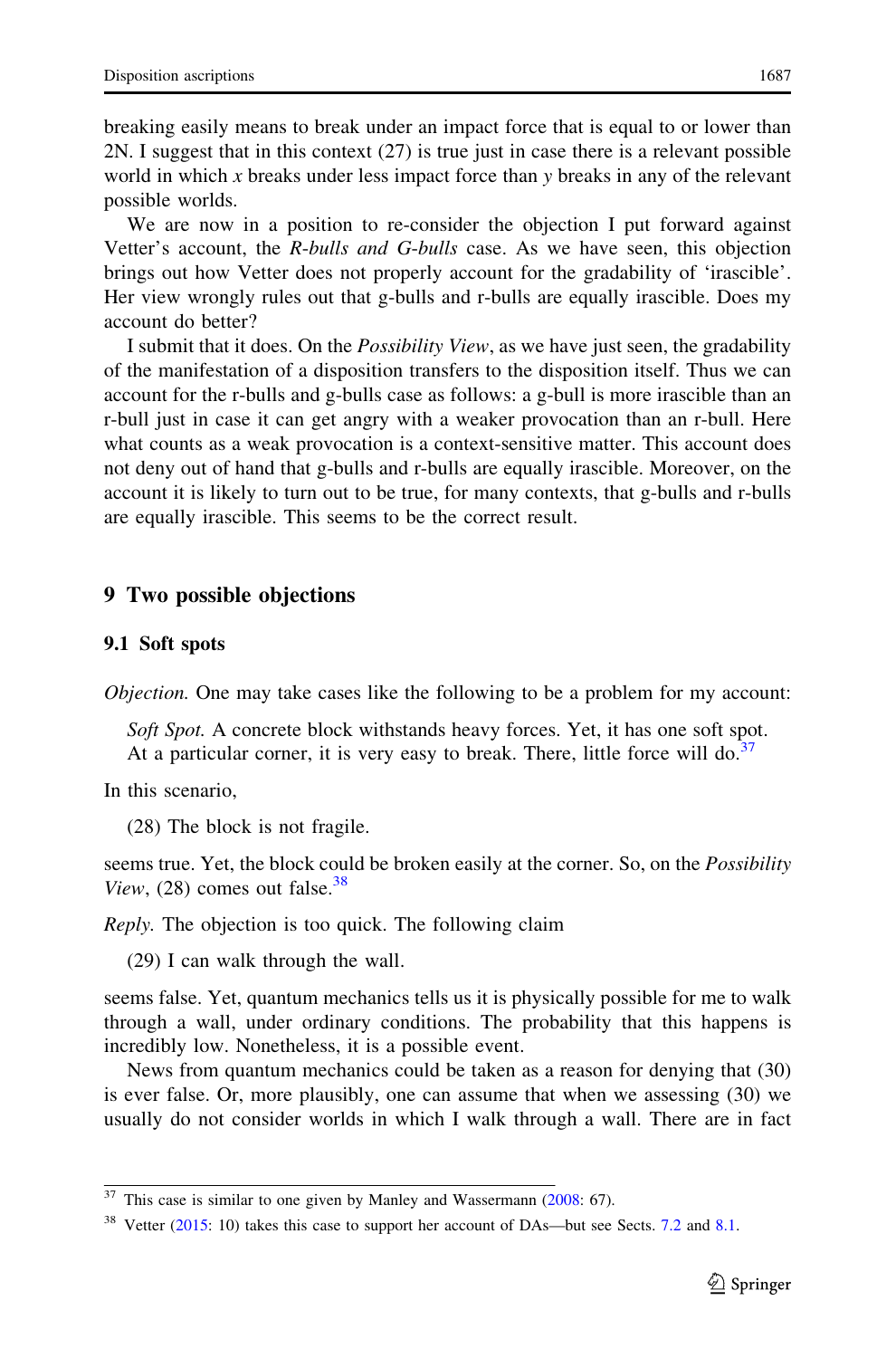contexts in which we do take this sort of world into account. For instance: ''I thought I could not go through the wall; but quantum mechanics taught me that this is possible, after all!''. Here, the worlds in which the speaker goes through the wall are accessible.

Something similar happens with Soft Spot. Typically, when we assess the claim that the block is not fragile, (29), we ignore the scenario in which the block gets hit at the relevant corner. Accordingly, we conclude that the block cannot get broken with little force, and take the block not to be fragile. There are, however, contexts in which we do not ignore this scenario. Consider a speaker who says: ''You know what? I found out that this block is fragile: it can be broken very easily on that corner!''. Plausibly, in this conversation the speaker considers the scenario in which the block gets broken easily. So she concludes that the block is fragile after all. This judgment seems very natural. This creates at least a presumption that, in some contexts, our block is correctly described as fragile.

Consider also the following scenario:

Softer Spot. The block breaks under exactly the same conditions stated in Soft Spot: it breaks only if hit in a specific way in the right bottom corner. Yet it is situated among people who very often hit blocks in their right-bottom corner in the specific way that makes our block break. It's natural for these people to hit there, with that little force.

Given Softer Spot, (29) seems false. Yet, between Soft Spot and Softer Spot nothing has changed in the breaking-conditions of the block. The block breaks easily at one and only one point. What has changed is how likely it is that, in the given context, the relevant breaking conditions hold. When we assess (29) against Soft Spot, we tend to ignore far-fetched scenarios, such as the one in which the block gets broken easily. But given *Softer Spot*, such a scenario is no more far-fetched.

I conclude that Soft Spot is not an objection to the Possibility View. It can be dealt with by appealing to the context-sensitivity of DAs. Nonetheless, the case is interesting in its own right. It raises questions about why we ignore certain possibilities when assessing modal claims in general, an issue which extends to necessity, counterfactual, and overt possibility claims, and deserves to be addressed in a separate occasion. $39$ 

<sup>&</sup>lt;sup>39</sup> Two suggestions. (i) We often seem to ignore events which have a low probability to occur. The probability that, in ordinary conditions, I walk through the wall is incredibly low. So usually in assessing 'I can walk through the wall' we ignore worlds in which this happens. Similarly, the probability that a concrete block with a weak spot gets broken with little force is low. So in assessing the claim 'the block is not fragile' we tend to ignore the only world in which the block gets broken in this way. (ii) Normality seems often set not simply by objective frequency but also by practical considerations. We tend to describe plates as fragile when doing things like moving them around by hand in the house (as distinct from bombarding them with electrons in a lab). Lewis [\(2016](#page-24-0)) argues that considerations of this kind also apply to the mechanism of context-sensitivity of counterfactual claims.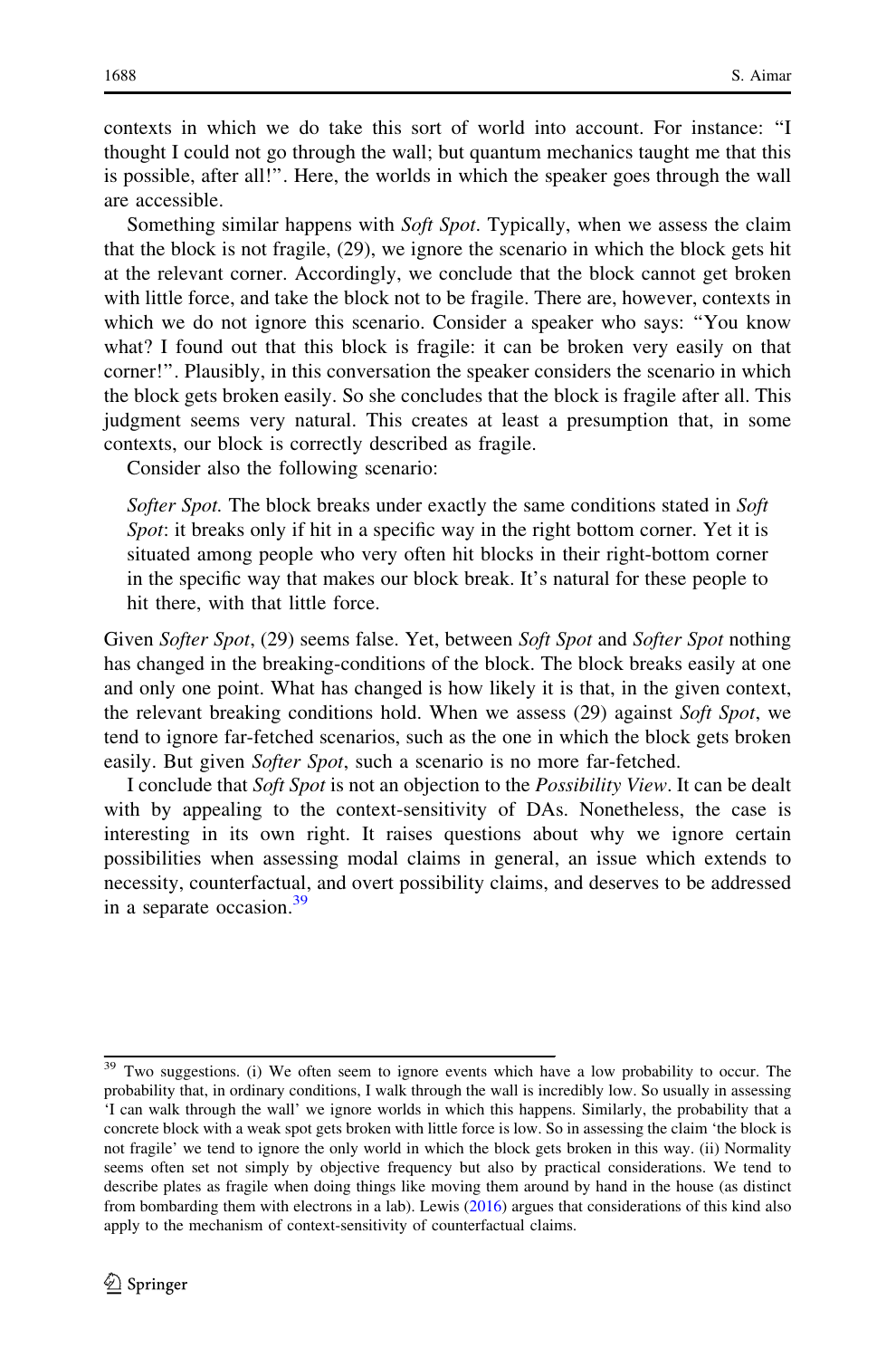#### 9.2 Payable, honourable, despicable

Objection. Think of 'payable', 'honourable', and 'despicable'. Their modal flavour is typically deontic: they involve the modality what ought or is allowed to be the case, rather than the circumstantial modality of what can or must be the case given the circumstances.<sup>40</sup> Worryingly, their modal force seems to be that of necessity: to say that a tax is payable appears equivalent to saying that the tax has to be paid; similarly, to describe a person as honourable sounds like to say that the person has to be honoured; and a despicable act seems to be one that ought to be despised. Accordingly,

- (30) This tax is payable
- (31) Your father is an honourable person
- (32) The act is despicable

appear equivalent to necessity claims, and not to possibility claims-pace the Possibility View.

Reply. I agree that the perceived modal strength of the dispositional adjectives involved in  $(30)$ – $(32)$  is often that of necessity, but disagree that  $(30)$ – $(32)$  are counterexamples to the *Possibility View*. Rather, I suggest, the perceived modal strength is due to an implicature.

Although this is not the place to fully develop a technical account of the pragmatics of DAs, the basic idea is not difficult to elucidate. For claims like (30)– (32), I suggest, relevance can force us to ignore the possible scenarios in which the disposition is not manifested.<sup>41</sup> Consider (30), for example. Strictly speaking, a payable tax is an unpaid tax which can be paid by us. Yet relevance usually makes us ignore scenarios in which, say, we do not pay taxes. As a result, we interpret (30) as conveying a necessity.<sup>42</sup>

Similarly, (31)–(32) strictly speaking tell us, respectively, that your father can be (justifiably) honoured, and a given act can be (justifiably) despised. Yet relevance can make us ignore, respectively, scenarios in which we don't despise a despicable act, and fail to praise the praiseworthy act. As a result, pragmatics leads us to

<sup>&</sup>lt;sup>40</sup> Just like other modals, some dispositional adjectives can preferably associate with modal flavours, and which modal flavour this is varies among them. This is analogous to the fact that the modal 'ought' goes with a deontic modal force (expressing what is necessarily the case given certain norms), for instance.

<sup>41</sup> Bassi and Bar-Lev (forthcoming) defend a similar suggestion for conditionals—that when 'If p, q' and 'If p, might q' are perceived as equivalent, the perceived strength of the former conditional is due to an implicature. I suspend judgement on whether Bassi and Bar-Lev's account of conditional claims is correct, but share their assumption that implicatures can lead us to interpret a claim involving existential quantification as involving universal quantification instead.

<sup>&</sup>lt;sup>42</sup> It is worth drawing a connection with overt possibility claims: 'I might pass on the wine' can be a polite way of saying 'I will pass on the wine', and 'You may pay for parking up front' a polite way of saying 'You *must* pay for parking up front'. This strengthening is clearly pragmatic in nature. Plausibly, DAs undergo analogous phenomena. (Thank you to Matthew Mendelkern for the example.).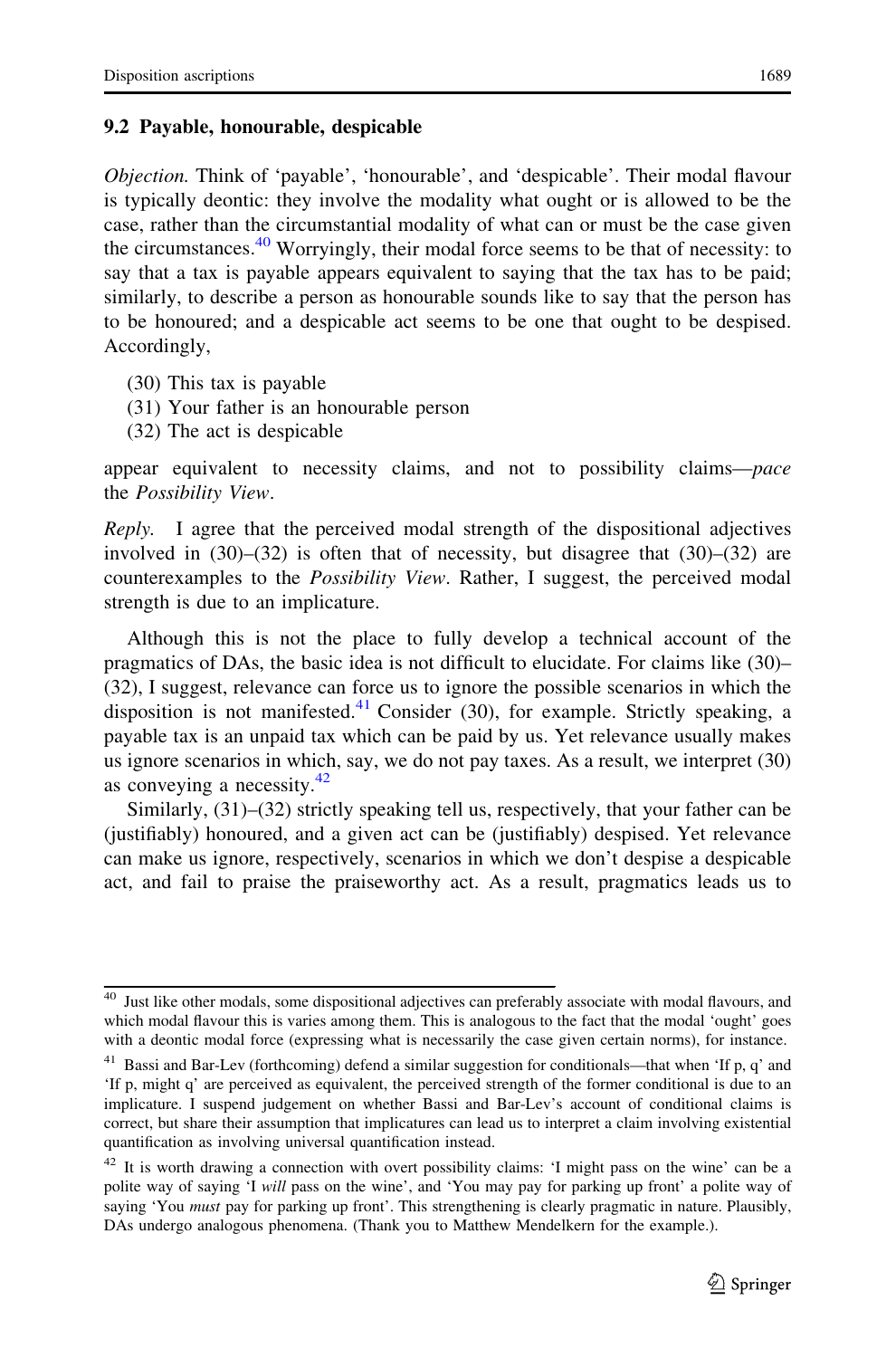<span id="page-23-0"></span>interpret  $(31)$ – $(32)$  as necessity claims. This is not a problem for the *Possibility* View. On the contrary, the view has the merit of being able to give a unified account of DAs, while also explaining why some DAs can apparently involve a different modal force.

### 10 Conclusion

I conclude that DAs express possibility, as the Possibility View says. This view is supported by embedded contexts. Moreover, since the manifestations of dispositions can be graded, the view can account for the gradability of dispositional adjectives. Furthermore, apparent counterexamples to the Possibility View can be explained away by taking into account the context-sensitivity and pragmatics of DAs.

It will be interesting to see what implications this account has for the metaphysics of dispositions. It will also be interesting to investigate whether expressions such as generics (e.g. I jog, I smoke) and other property ascriptions (e.g. the car is fast) also express possibility. $43$  But this is for another occasion.

Acknowledgements Thank you to all the wonderful people I had the pleasure of discussing this topic with, including Zack Al-Witri, Cian Dorr, Dorothy Edgington, Daniel Hoek, Angelika Kratzer, Karen Lewis, Matthew Mendelkern, Eliot Michaelson, Ethan Nowak, Carlotta Pavese, Zee Perry, Jim Pryor, Alberto Tassoni, Barbara Vetter, and Timothy Williamson. I am also grateful to an anonymous referee.

Open Access This article is distributed under the terms of the Creative Commons Attribution 4.0 International License ([http://creativecommons.org/licenses/by/4.0/\)](http://creativecommons.org/licenses/by/4.0/), which permits unrestricted use, distribution, and reproduction in any medium, provided you give appropriate credit to the original author(s) and the source, provide a link to the Creative Commons license, and indicate if changes were made.

#### **References**

- Aimar, S. (ms). Dispositions.
- Bassi, I., & Bar-Lev, M. (forthcoming). A unified existential semantics for bare conditionals. Sinn und Bedeutung 21.
- Bird, A. (1998). Dispositions and antidotes. The Philosophical Quarterly, 48, 227–234.
- Bonevac, D., Dever, J., & Sosa, D. (2011). The counterexample fallacy. Mind, 120, 1143–1158.
- Borghini, A., & Williams, N. (2008). A dispositional theory of possibility. Dialectica, 62, 21–41.
- Choi, S. (2006). The simple vs. reformed conditional analysis of dispositions. Synthese, 148, 369–379.
- Contessa, G. (2013). Dispositions and interferences. Philosophical Studies, 165, 401–419.
- Contessa, G. (2016). Dispositions and tricks. Erkenntnis, 81, 587–596.

Fara, M. (2005). Dispositions and habituals. Noûs, 39, 43-82.

Goodman, N. (1954). Fact, fiction and forecast. Cambridge: Harvard University Press.

- Hacquard, V. (2006) Aspects of modality. PhD thesis, Cambridge, MA: MIT.
- Hacquard, V. (2010). On the event relativity of modal auxiliaries. Natural Language Semantic, 18, 79–114.
- Katz, G., Portner, P., & Rubinstein, A. (2012). Ordering combination for modal comparison. Semantics and Linguistics Theory, 22, 488–507.

 $43$  For a beautiful start in this direction, see Menéndez-Benito ([2013\)](#page-24-0).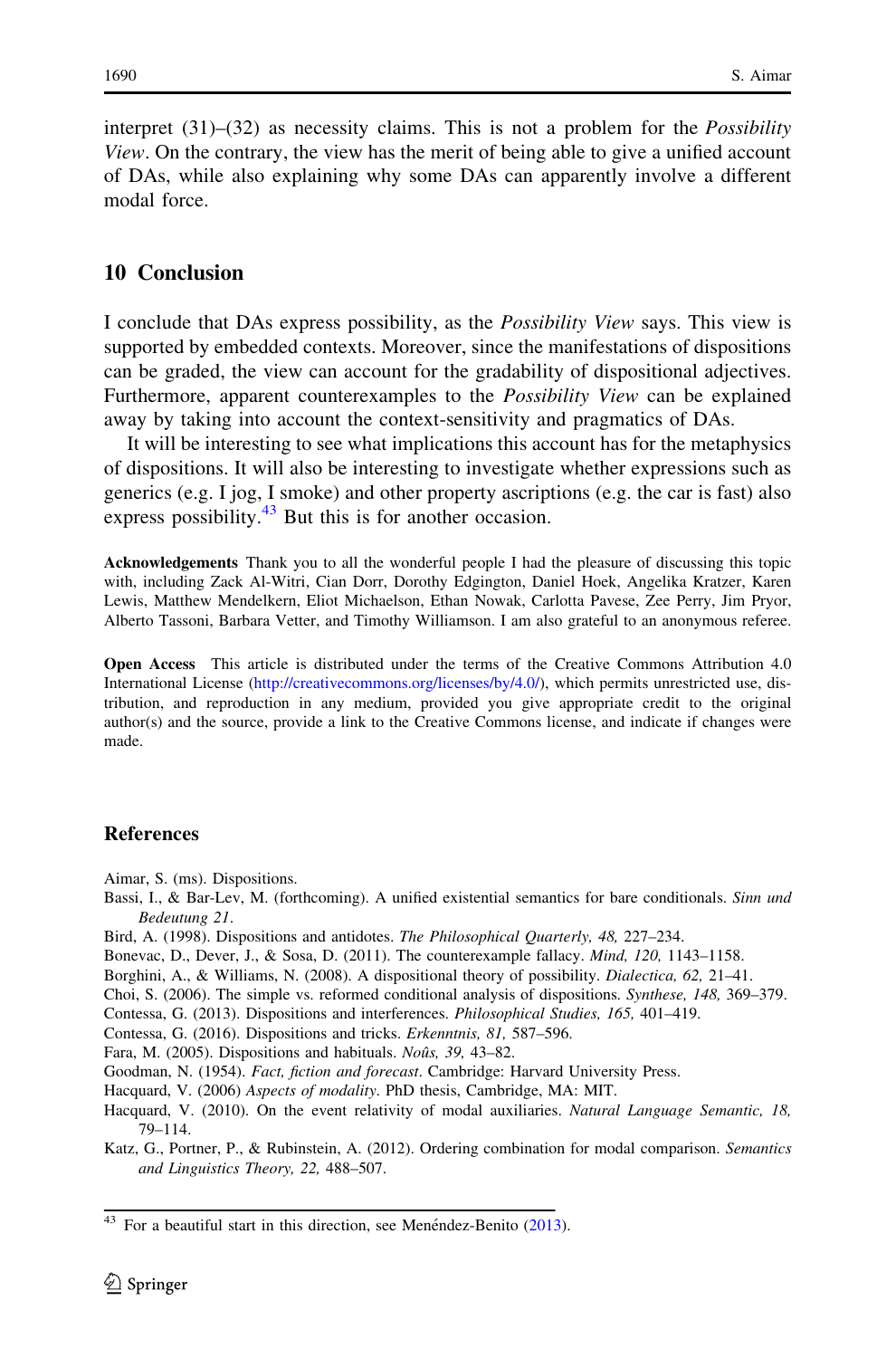- <span id="page-24-0"></span>Kennedy, C. (1995). Comparatives, indices and scope. In Sixth annual meeting of the formal Linguistics Society of Midamerica, 126ff.
- Kennedy, C. (2007). Vagueness and grammar: The semantics of relative and absolute gradable adjectives. Linguistics and Philosophy, 30, 1–45.
- Kennedy, C., & McNally, L. (2005). Scale structure, degree modification and the semantics of gradable predicates. Language, 81, 381–393.
- Kennedy, C., & McNally, L. (2010). Color, context and compositionality. Synthese, 17, 79–88.
- Klecha, P. (2012). Positive and conditional semantics for gradable modals. In *Proceedings of sinn und* bedeutung (Vol. 16, pp. 363–376).
- Klecha, P. (2014a). Modifying modality. In J. Iyer & L. Kusmer (eds.), *Proceedings of NELS*, pp. 220–232.
- Klecha, P. (2014b). Bridging the divide: Scalarity and modality. PhD thesis, University of Chicago.
- Klein, E. (1980). A semantics for positive and comparative adjectives. Linguistics and Philosophy, 4, 1–45.
- Klein, E. (1991). Comparatives. In A. von Stechow & D. Wunderlich (Eds.), Semantics: An international handbook of contemporary research. Berlin: Walter de Gruyter.
- Kratzer, A. (1977). What must and can and must mean. *Linguistics and Philosophy*, 1, 337–355 [Slightly revised in Kratzer (2012, ch.1)].
- Kratzer, A. (1981). The notional category of modality. In: H.-J. Eikmeyer & H. Rieser (eds.), Words, worlds, and contexts. New approaches in word semantics. Berlin: Mouton de Gruyter, pp. 38–74 [Expanded in Kratzer (2012, ch. 2)].
- Kratzer, A. (1991). Modality. In A. von Stechow & D. Wunderlich (Eds.), Semantik: Ein internationales Handbuch zeitgenössischer Forschung (pp. 639–650). Berlin: Mouton de Gruyter.
- Kratzer, A. (2007). Situations in natural language semantics. In N. E. Zalta (Ed.), Stanford encyclopedia of philosophy. Stanford: Metaphysis Research Lab, CSLI, Stanford University.
- Kratzer, A. (2012). Modals and conditionals: New and revised perspectives. Oxford: Oxford University Press.
- Kratzer, A. (2013). Modality for the 21st century. In J. Moeschler & F. Raboul (Eds.), The languagecognition interface. Geneva: Librairie Doz.
- Lassiter, D. (2011). Measurement and modality: The scalar basis of modal semantics. PhD dissertation, NYU Linguistics.
- Lassiter, D. (2017). Graded modality: Qualitative and quantitative perspectives. Oxford: Oxford University Press.
- Lewis, D. (1997a). Finkish dispositions. The Philosophical Quarterly, 47, 143–158.
- Lewis, D. (1997b). Naming the colors. The Australian Journal of Philosophy, 75, 325–342.
- Lewis, K. S. (2016). Elusive counterfactuals. Noûs, 50, 286–313.
- Mackie, J. L. (1972). Truth, Probability, and Paradox. Oxford: Oxford University Press.
- Mackie, J. L. (1977). Dispositions, grounds and causes. Synthese, 34, 361–369.
- Maier, J. (forthcoming). Modal predicates. Linguistics and Philosophy.
- Manley, D., & Wassermann, R. (2007). A gradable approach to dispositions. The Philosophical Quarterly, 58, 68–75.
- Manley, D., & Wassermann, R. (2008). On linking dispositions with conditionals. Mind, 117, 59–84.

Martin, C. B. (1994). Dispositions and conditionals. The Philosophical Quarterly, 44, 1–8.

- Martin, F., Pitteroff, M., & Pross, T. (Eds.). (2016). Morphological, syntactic and semantic aspects of dispositions. Stuttgart: Online Publikations verbund der Universität Stuttgart.
- McKitrick, J. (2003). A case for extrinsic dispositions. Australasian Journal of Philosophy, 81, 155–174.
- Menéndez-Benito, P. (2013). On Dispositional Sentences. In A. Mari, C. Beyssade, & F. del Prete (Eds.), Genericity (pp. 276–292). Oxford: Oxford University Press.
- Molnar, G. (2003). Powers. Oxford: Oxford University Press.
- Park, S. (2017). Against extrinsic dispositions. Review of Contemporary Philosophy, 16, 92-103.
- Portner, P. (2009). Modality. Oxford: Oxford University Press.
- Quine, W. V. (1960). Word and object. Cambridge, MA: MIT Press.
- Quine, W. V. (1970). Natural kinds. In D. Davidson & D. Rescher (Eds.), Essays in Honour of Carl G. Hempel. Dordrecht: D. Reidel.
- Silk, A. (2017). Modality, weights and inconsistent premise sets. Journal of Semantics, 34, 683–707.
- Steinberg, J. R. (2010). Dispositions and subjunctives. Philosophical Studies, 148, 323–341.
- Vetter, B. (2011). On linking dispositions and which conditionals? Mind, 120, 1173–1189.
- Vetter, B. (2014). Dispositions without conditionals. Mind, 123, 129–156.